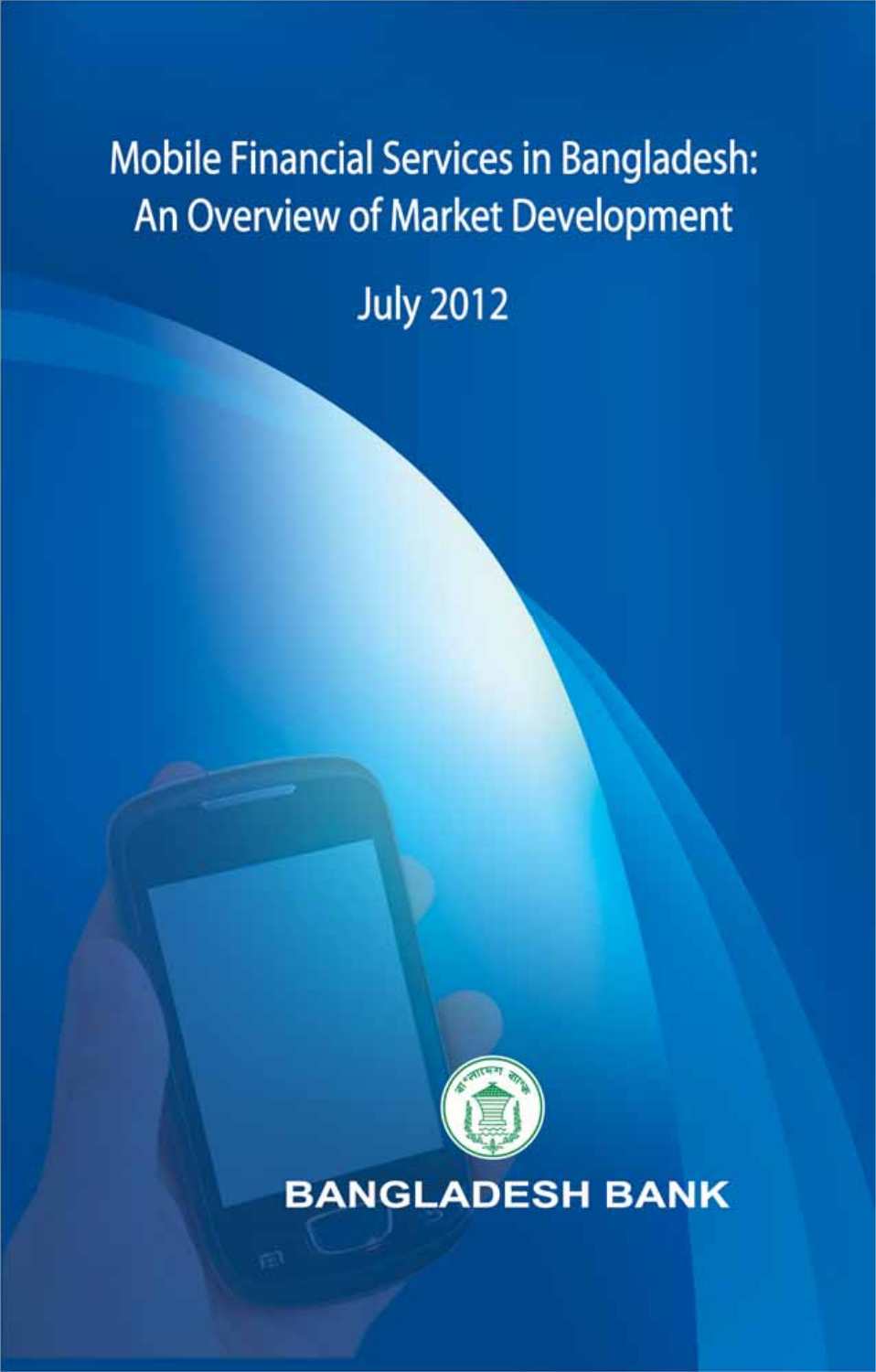## **Mobile Financial Services in Bangladesh: An Overview of Market Development<sup>1</sup>**

## **July 2012**



Bangladesh Bank Research Department

<sup>&</sup>lt;sup>1</sup>The paper has been prepared by Bangladesh Bank officials namely, Md. Golzare Nabi, Md. Sanaullah Talukder, Prajna Paramita Saha, Rama Rani Sutradhar, Ayesha-E-Fahmida, and CGAP officials namely Gregory Chen and Shweta Banerjee, respectively. The views expressed in the paper are authors' own and do not reflect the views of the institutes in which they work. Comments on the paper are highly welcome and can be sent at golzare.nabi@bb.org.bd and greg.chen.cgap@gmail.com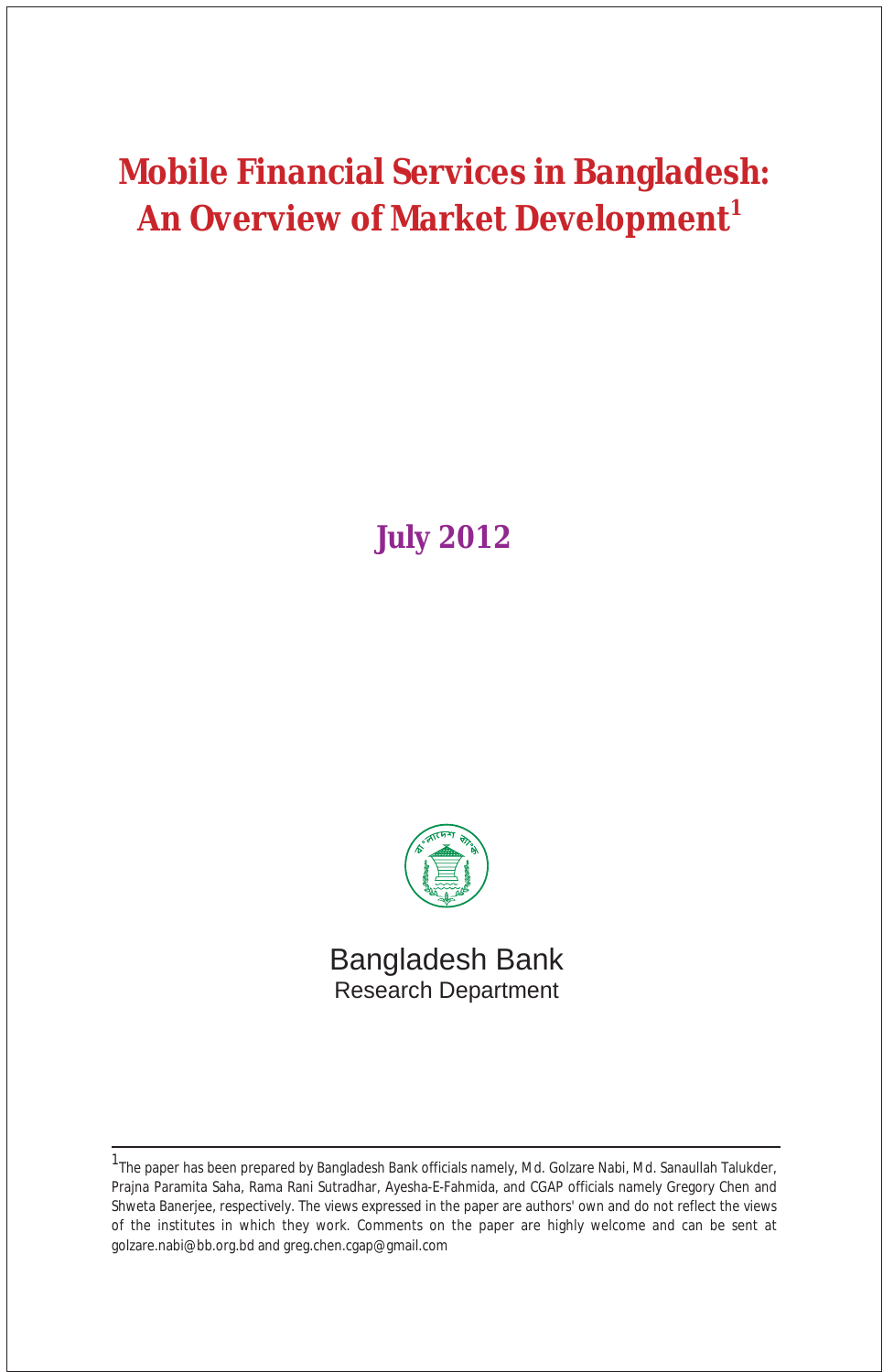## **Snapshot of Bangladesh Mobile Financial Services July 2012**

#### Demographics

| Population:                 | $150 \text{ m}$ |
|-----------------------------|-----------------|
| % below poverty line: 31.5% |                 |
| % urban:                    | 27 <sub>%</sub> |
| % under age 25:             | nearly 60%      |

#### Banking Infrastructure

| <b>Bank Branches:</b>            | 7,961                   |
|----------------------------------|-------------------------|
| ATMs:                            | 3,000<br>(approximate)  |
| Bank Accounts:                   | 55 million              |
| <b>MFI Customers:</b>            | 18 Million <sup>2</sup> |
| Mobile subscriptions: 89 million |                         |



#### Mobile Financial Services upto March 2012 (excluding remittance-only deployments)

| Banks licensed by Bangladesh Bank:        | 10      |
|-------------------------------------------|---------|
| Live MFS deployments:                     | 5       |
| Mobile Accounts Opened:                   | 442,269 |
| <b>Appointed Agents:</b>                  | 9,093   |
| Total Value of Transactions (Crore Taka): | 207     |

<sup>2</sup>BRAC Development Institute, "State of the Sector Report 2011". Some figures calculate 33 million borrowers,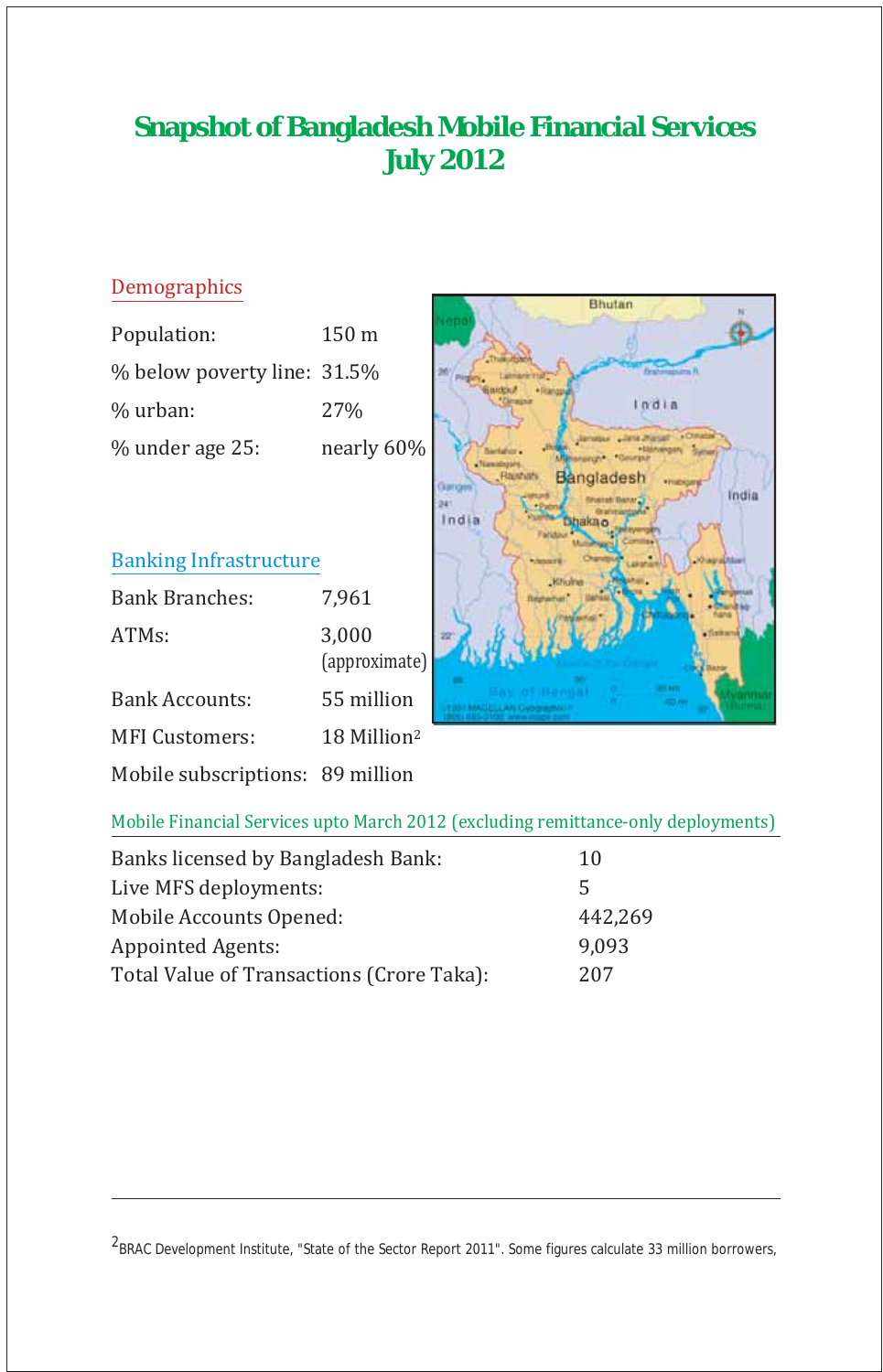## **Table of Contents**

| $\mathbf{I}$ . |                                                             |  |
|----------------|-------------------------------------------------------------|--|
| II.            |                                                             |  |
| III.           |                                                             |  |
| IV.            | Market Development of Mobile Financial Services  14         |  |
|                | Partnerships Between Banks and Mobile Network Operators 15  |  |
|                |                                                             |  |
| V.             |                                                             |  |
| VI.            |                                                             |  |
|                |                                                             |  |
|                | Annex 2: Bank International Remittance-Only Deployments  27 |  |
|                |                                                             |  |
|                |                                                             |  |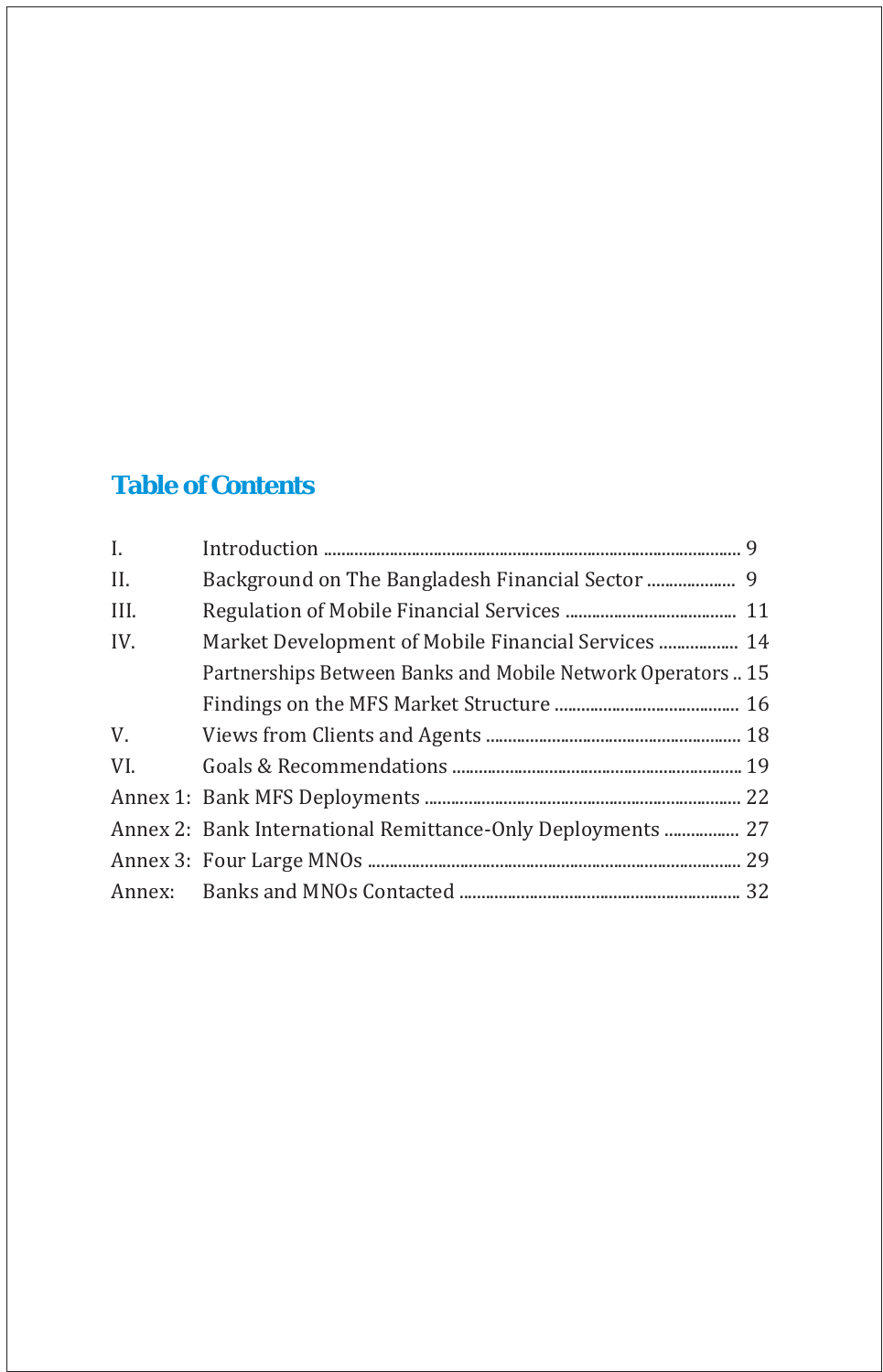#### **Acknowledgements**

This report was initiated by Bangladesh Bank in the interests of helping the market for mobile financial services to develop safely and reach a large number of people. It was initiated and guided by Dr. Hassan Zaman, Senior Economic Advisor to the Governor. A team from Bangladesh Bank's Research Department, Governor's Secretariat and Department of Currency Management and Payment Systems produced the report. The report received input from CGAP, an independent global policy and research body focused on financial inclusion www.cgap.org. This report would not have been possible without the encouragement and support of the Governor, Economic Adviser and the Executive Director, Department of Currency Management and Payment Systems, Bangladesh Bank.

| <b>Bangladesh Bank</b>                                                                                                    | <b>CGAP</b>                                                                        |                             |
|---------------------------------------------------------------------------------------------------------------------------|------------------------------------------------------------------------------------|-----------------------------|
| Md. Golzare Nabi<br>Joint Director<br>Research Department<br>Bangladesh Bank                                              | Md. Sanaullah Talukder<br>Joint Director<br>Research Department<br>Bangladesh Bank | <b>Gregory Chen</b><br>CGAP |
| Prajna Paramita Saha<br>Deputy Director<br>Department of Currency<br>Management<br>and Payment Systems<br>Bangladesh Bank | Rama Rani Sutradhar<br>Asst. Director<br>Research Department<br>Bangladesh Bank    | Shweta Banerjee<br>CGAP     |
| Ayesha-E-Fahmida Khatun<br><b>Assistant Director</b><br>Governor's Secretariat<br>Bangladesh Bank                         |                                                                                    |                             |

#### **Team Members**

The team is grateful to ten banks, four Mobile Network Operators (MNOs) and one NGO that contributed data and opinions on MFS to help compile this report.

 Banks: AB Bank, Bank Asia, BRAC Bank/bKash, Dhaka Bank, Dutch Bangla Bank, Eastern Bank, Mercantile Bank, Premier Bank, Southeast Bank, and Trust Bank. MNOs: Airtel, Banglalink, GrameenPhone, and Robi. NGO: BRAC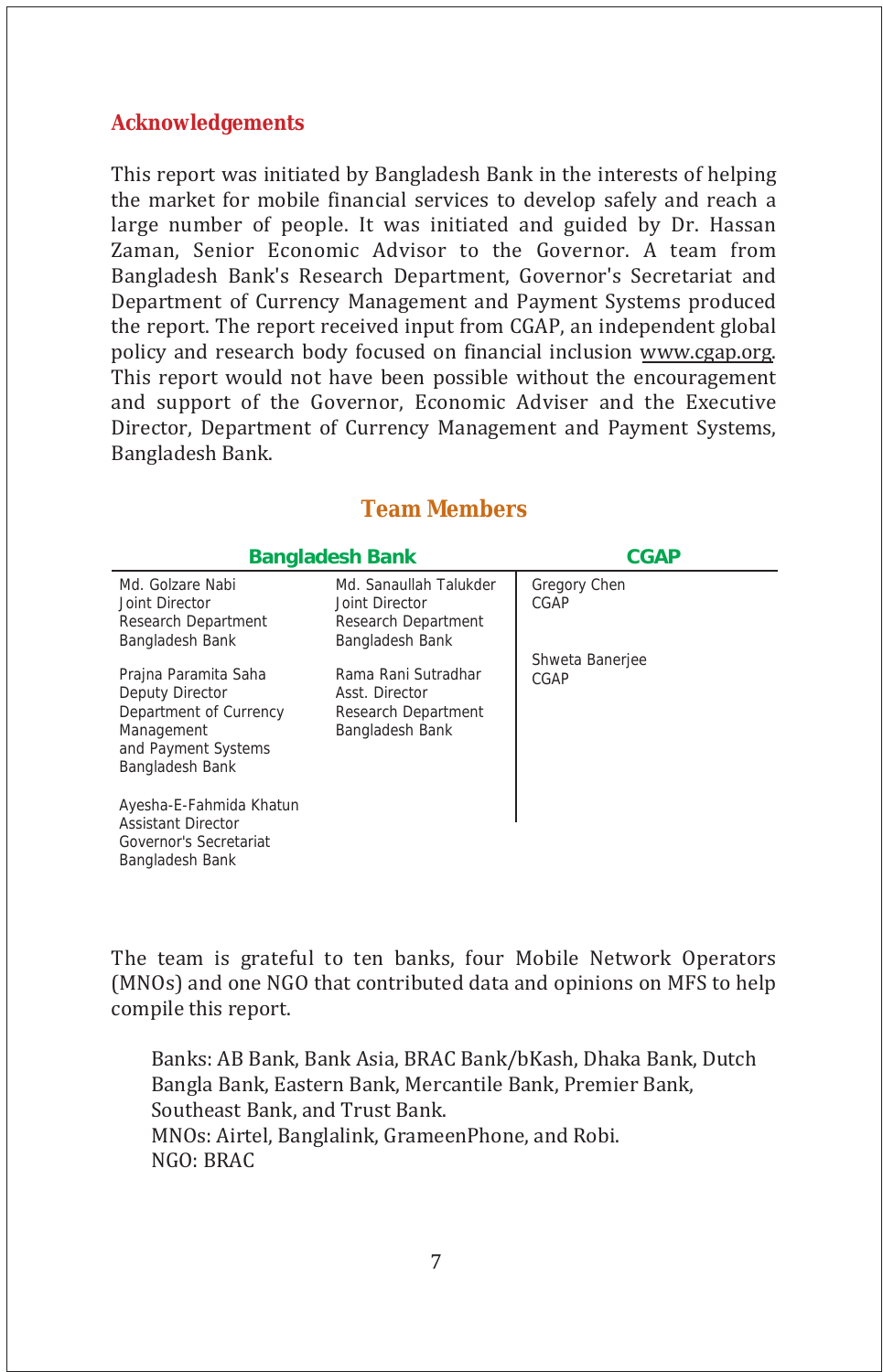## **Key Definitions in Mobile Financial Services**

| <b>Agent</b>                                   | A person or organization authorized by a bank to carry out<br>financial transactions on behalf of the bank. Often these are<br>small shops whose proprietor can provide cash-in and cash-<br>out services to a bank's clients.                                                                                                                   |  |  |  |
|------------------------------------------------|--------------------------------------------------------------------------------------------------------------------------------------------------------------------------------------------------------------------------------------------------------------------------------------------------------------------------------------------------|--|--|--|
| <b>ARPU</b>                                    | Average Revenue Per User - standard comparable measure of<br>revenues for mobile network operators.                                                                                                                                                                                                                                              |  |  |  |
| <b>IVR</b>                                     | Interactive Voice Response - refers to different ways users can<br>use a voice prompted menu driven service over the phone.                                                                                                                                                                                                                      |  |  |  |
| <b>Prepaid</b><br>mobile<br><b>instruments</b> | Allow customers to add value and spend this value at vendors,<br>utilities and other merchants. But cash-out is either not<br>permitted or highly restricted. Airtel Money in India and<br>MobiCash in Bangladesh are prepaid mobile instruments.                                                                                                |  |  |  |
| <b>MNO</b>                                     | Mobile Network Operator - Airtel, Banglalink, Citicell,<br>GrameenPhone, Robi, Teletalk.                                                                                                                                                                                                                                                         |  |  |  |
| <b>SmartPhone</b>                              | Handheld phone with more advanced computing power than a<br>normal mobile phone with the ability to undertake internet<br>web based transactions using mobile network data service<br>with no need for a special channel negotiated with mobile<br>network operators.                                                                            |  |  |  |
| <b>SMS</b>                                     | Short Message Service - text messaging over mobile phones.                                                                                                                                                                                                                                                                                       |  |  |  |
| <b>USSD</b>                                    | Unstructured Supplementary Service Data - a real time<br>communication channel between a mobile handset and the<br>servers of a mobile network operator. MFS providers typically<br>require a commercial agreement with a mobile network<br>operator to gain access to USSD, but this has the advantage of<br>being accessible over any handset. |  |  |  |
| <b>UISC</b>                                    | Union Information and Service Centers - rural one-stop<br>services outlets in Bangladesh run by local entrepreneurs<br>offering internet based information services. In some cases<br>UISCs are being used as agents for MFS.                                                                                                                    |  |  |  |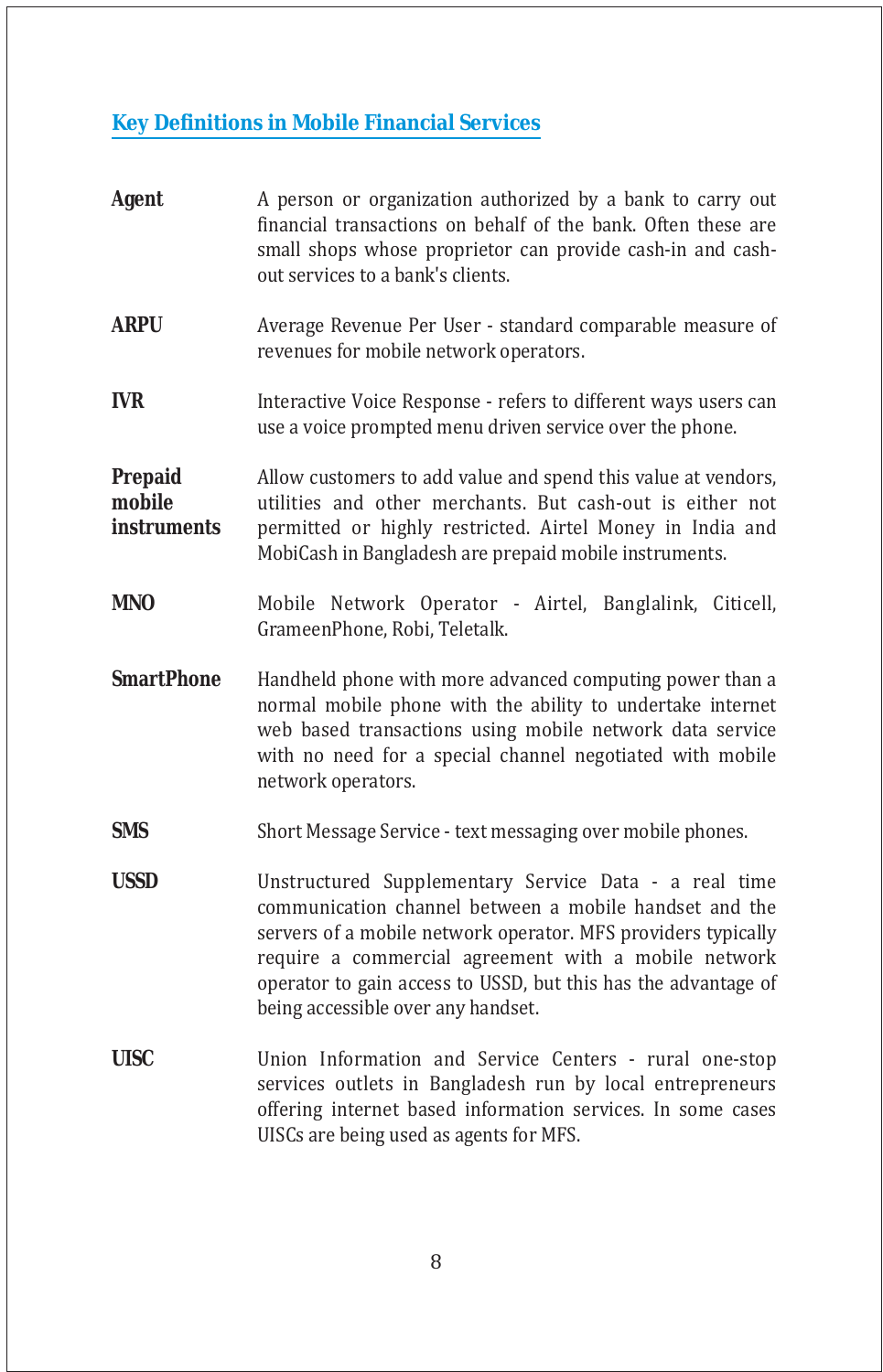### **I. Introduction**

Mobile Financial Services (MFS) is an approach to offering financial services that combines banking with mobile wireless networks which enables users to execute banking transactions. This means the ability to make deposits, withdraw, and to send or receive funds from a mobile account. Often these services are enabled by the use of bank agents that allow mobile account holders to transact at independent agent locations outside of bank branches. MFS is still new in Bangladesh and this report aims to capture its early development and learn lessons.

Access to formal financial services can help households to better plan and manage their lives. MFS offers the opportunity to build another channel beyond the bank branch and ATM network to enable millions to have easier access to the formal banking system. Bangladesh Bank aims to build a commercially viable, competitive and safe MFS market.

The objective of this report is to share a market level overview of the early stage progress of MFS in Bangladesh up through the first quarter of 2012. With this goal in mind Bangladesh Bank has collaborated with CGAP (www.cgap.org), an independent policy and research body dedicated to financial inclusion, to complete this study. The information and analysis in the report are based on a series of short surveys and discussions with ten banks and four MNOs, plus interviews with a sample of one hundred MFS users and fifty agents extending the service.<sup>3</sup>

## **II. Background on The Bangladesh Financial Sector**

Bangladesh's financial architecture started developing within public sector institutions established at the time of Bangladesh's independence. Over the last thirty years several new generations of private banks have entered and today make up about one-half of banking assets. Bangladesh has been a global leader in financial inclusion, building some of the original and still largest microfinance institutions (MFIs). In addition to 4 state owned commercial banks and 610 licensed MFIs, Bangladesh's financial sector consists of 30 domestic commercial banks, 9 foreign banks, 4 government-owned specialized (development) banks, and 30 non bank finance institutions.

<sup>3&</sup>lt;br>Bangladesh Post offers some basic payments services through the use of its network of offices and using the wireless networks of mobile network operators. These postal based services are not the focus of this present report.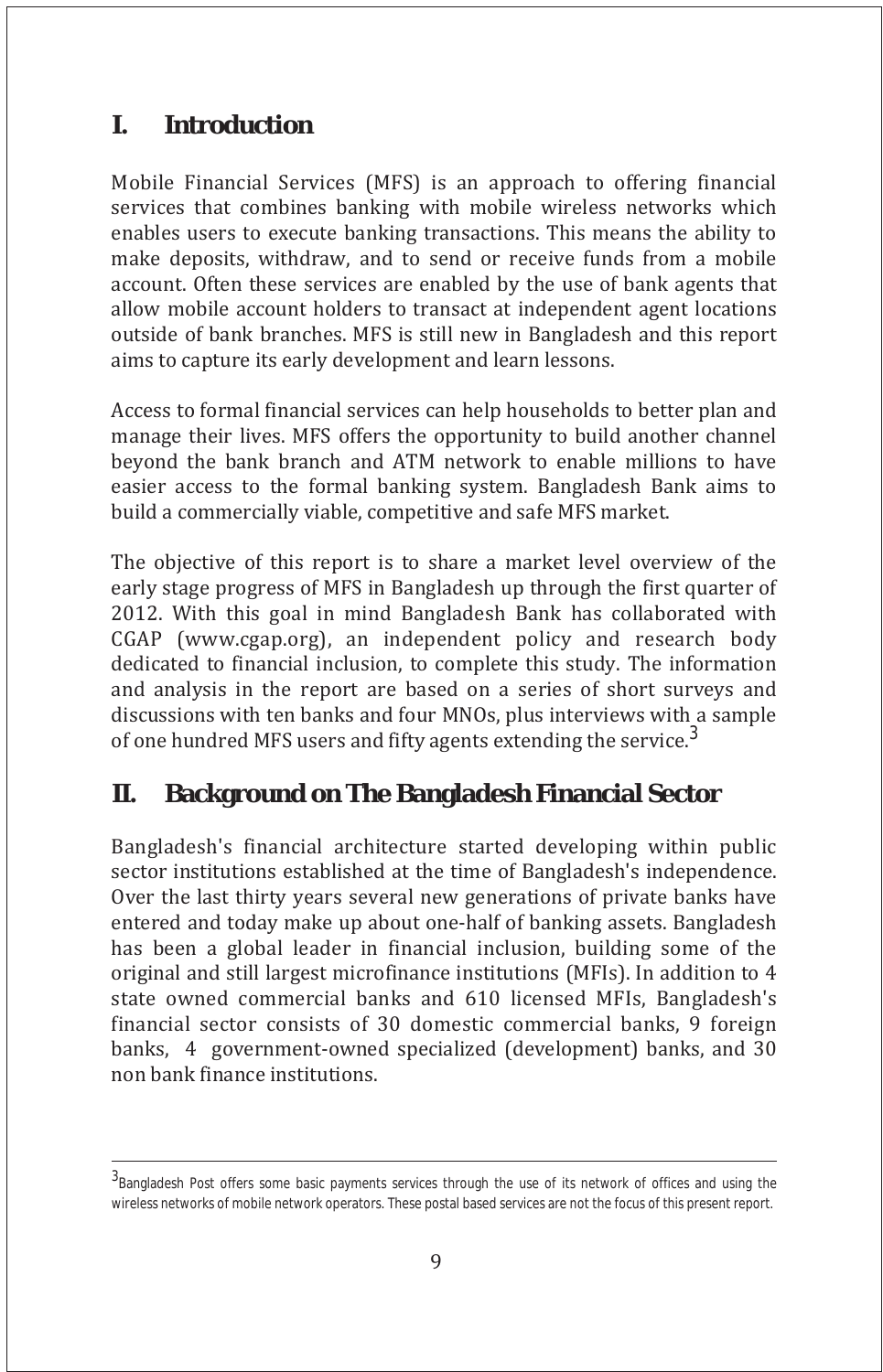In terms of total assets, the 47 scheduled commercial banks dominate Bangladesh's financial sector. The development of alternative banking channels by banks has been led by ATM deployment in recent years. Various multi-bank switches are also in place such as Cash Link, Q-Cash and Ominibus. Overall, banking channels have been expanding. Within this context, MFS presents an opportunity to build out another possible banking channel and to make transaction points even more widely available. Although the activities of bank agents are still underdeveloped, the 9,093 agents across Bangladesh are already significant in number as compared to ATMs and bank branches.

| <b>Branches</b> | ATMs  | Agents* |
|-----------------|-------|---------|
| 7,961           | 3,000 | 9,093   |

Transaction Points Among Scheduled Commercial Banks

\*Does not include agent points which only do international remittance disbursements over the mobile.

The combination of a large microfinance market and a growing banking system has led to significant progress on financial inclusion. Where Bangladesh is well ahead on credit with 23.3% of adults gaining access to credit, more than double the global average for low income countries. Bangladesh's overall access to accounts for adults (age 15 or over) of nearly 40% compares favorably with South Asia's average of 33% and the low-income country average of 27%. In terms of number of savings accounts at formal institutions, Bangladesh's progress is higher than the global and regional average. Only 1.2% in Bangladesh receive payments over the mobile phone whereas average in low income countries is closer to 9.1%. $^4$ 

Given the need to continue to advance financial inclusion Bangladesh Bank believes that fully developed MFS operations can reduce barriers of physical access and cost and over time enable a much higher proportion of the population to use basic formal sector deposit and payment services. Access into the formal system might eventually lead to product innovations in insurance, credit, pensions and government payments that reach many millions of Bangladeshis. Entry to the formal financial sector can lead to greater financial intermediation and contribute to growth.

<sup>4</sup> World Bank, The Little Data Book on Financial Inclusion, 2012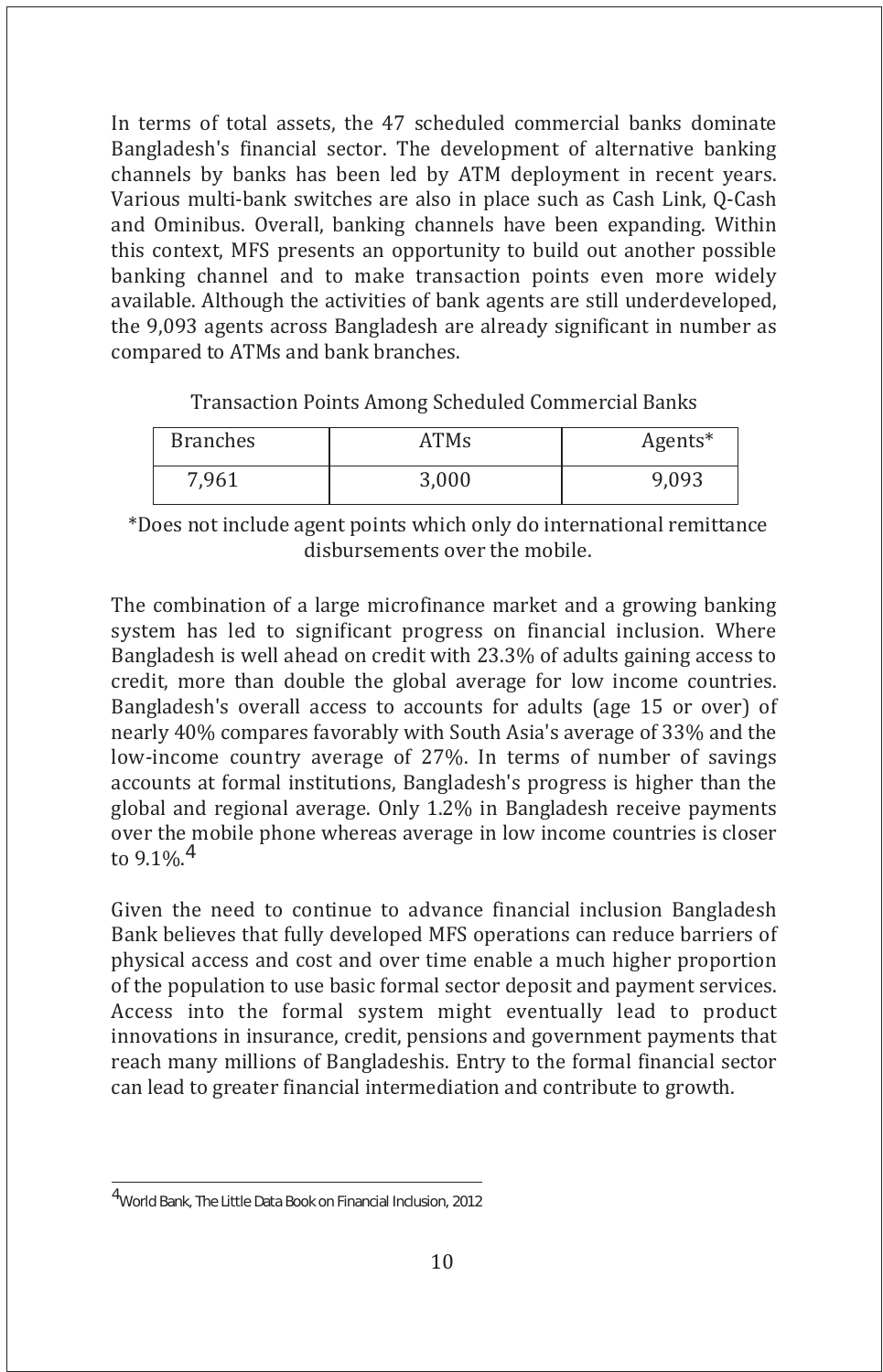## **III. Regulation of Mobile Financial Services**

Following several years of deliberations and ad hoc permissions on MFS, the Department of Currency Management and Payment Systems of Bangladesh Bank issued "Guidelines on Mobile Financial Services (MFS) for the Banks" on 22 September 2011 which were subsequently amended on 20 December 2011. A current version can be found at the Bangladesh Bank website http://www.bangladesh-bank.org under the Regulations and Guidelines section.

These guidelines state that only a bank-led model will be permitted. For Bangladesh Bank this means that a customer's account, termed "Mobile Account", will rest with the bank and will be accessible through the customer's mobile device. This mobile account will be a non-chequing account classified separately from a standard banking account.

The guidelines permit the following services, subject to specific bank proposals to and clearances by Bangladesh Bank:

- Disbursement of inward foreign remittances 1.
- Cash in/out using mobile account through agents/Bank branches/ATMs/MNO's outlets 2.
- Person to Business Payments (utility bill payments or merchant payments) 3.
- Business to Person Payments (salary disbursement, dividend and refund warrant payments, vendor payments) 4.
- Government to Person Payments (elderly allowances, freedomfighter allowances, subsidies) 5.
- Person to Government Payments (taxes, levy payments) 6.
- Person to Person Payments P2P (One registered mobile account to another registered mobile account) 7.
- Other Payments (microfinance, overdraft facility, insurance premiums, deposit pension scheme deposits) 8.

Bangladesh Bank has established limits on P2P transactions of taka 10,000 per day and 25,000 per month. These amounts are subject to change from time to time at the discretion of Bangladesh Bank.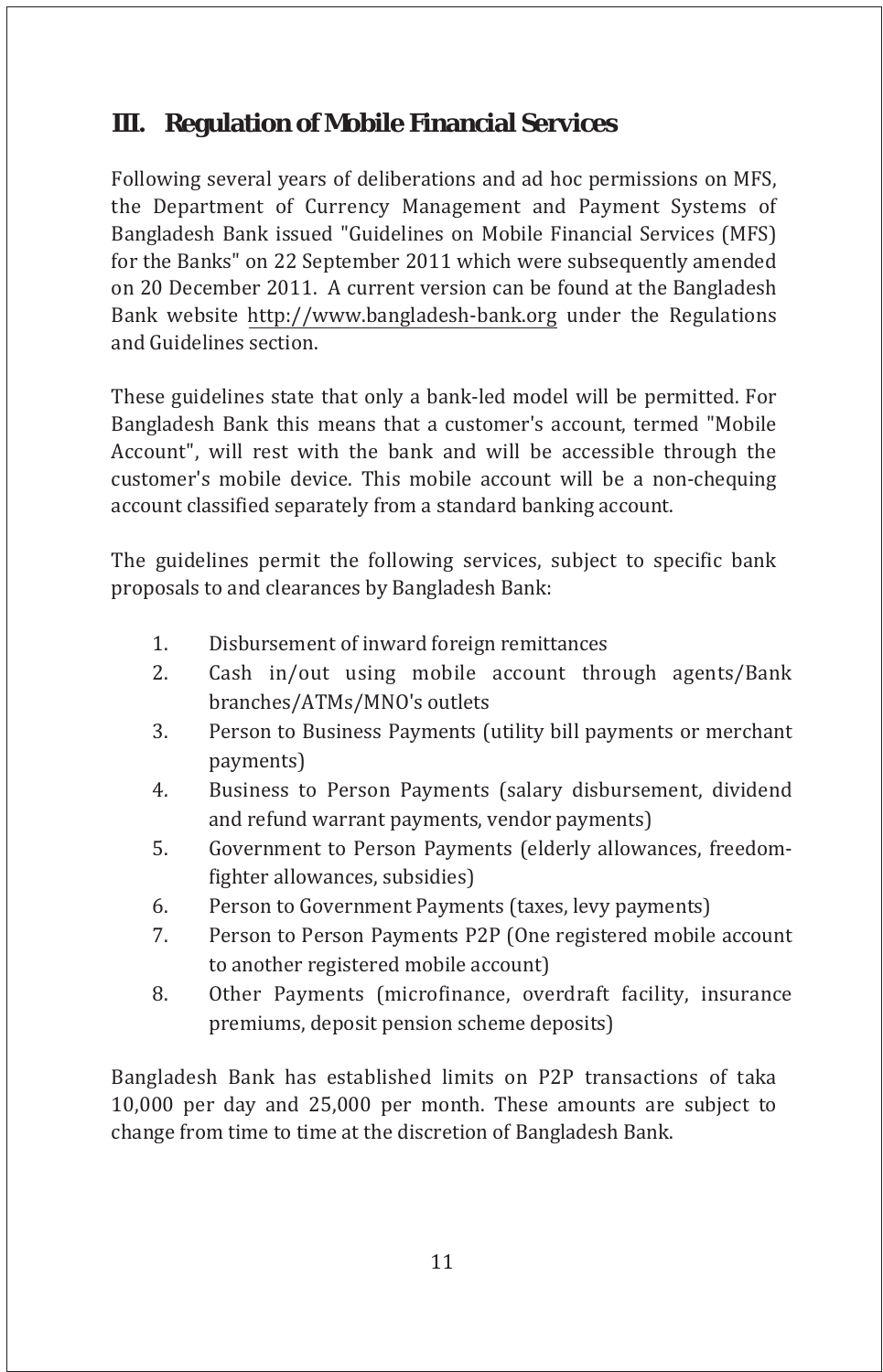Following the initial guidelines, Bangladesh Bank also issued an update to the guidelines with some modifications on 20 December 2011. These modifications clarified that the bank bears responsibility for know-yourcustomer (KYC) practices. It restricts P2P payments between holders of registered mobile accounts thereby restricting the use of services in which the recipient cashes out a payment without opening a mobile account.

Seventeen banks have been granted permission to introduce MFS by Bangladesh Bank. Ten banks have launched MFS and of these five are licensed to offer a range of service beyond inward foreign remittances.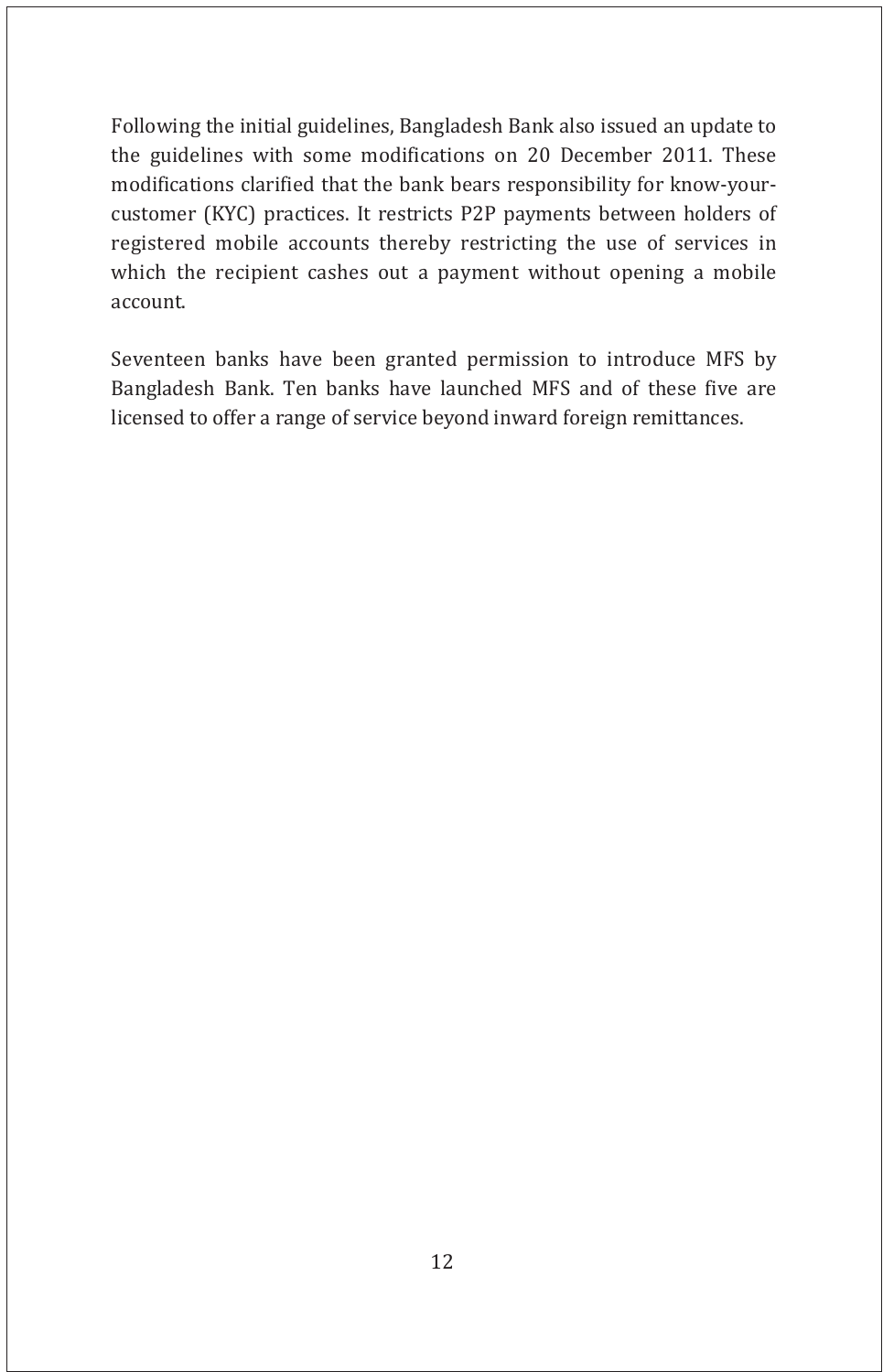|                                                  |                            |                                                        |                     |                   |                | TRANS-       |
|--------------------------------------------------|----------------------------|--------------------------------------------------------|---------------------|-------------------|----------------|--------------|
| <b>BANK</b>                                      | TECHNOLOGY                 | MN <sub>0</sub>                                        | LAUNCH              | <b>REGISTERED</b> |                |              |
|                                                  | <b>PLATFORM</b>            | <b>PARTNERSHIPS</b><br><b>CUSTOMERS</b><br><b>DATE</b> |                     | <b>AGENTS</b>     | <b>ACTIONS</b> |              |
|                                                  |                            |                                                        |                     |                   |                | (CRORE TAKA) |
| <b>Trust Bank</b>                                | Genweb2                    | Teletalk                                               | Aug-10              | 1,104             | 329            | 0.17         |
|                                                  |                            |                                                        |                     |                   |                |              |
|                                                  | Sybase 365                 | Airtel,                                                | May-11              | 172,020           | 3,181          | 88.29        |
| Dutch Bangla Bank                                |                            | Banglalink<br>Citycell                                 |                     |                   |                |              |
|                                                  |                            | GrameenPhone                                           |                     |                   |                |              |
|                                                  | Fundamo                    | Banglalink                                             | $Jul-11$            | 237,423           | 5,383          | 118.51       |
| <b>BRAC Bank/bKash</b>                           | (Visa)                     | Robi                                                   |                     |                   |                |              |
|                                                  |                            | GrameenPhone                                           |                     |                   |                |              |
| Mercantile Bank                                  | SMG                        | <b>GrameenPhone</b>                                    | Feb-12              | 1,392             | 170            | 0.10         |
| <b>Bank Asia</b>                                 | iPay                       | Not required                                           | $\overline{Mar-12}$ | $\theta$          | 30             | 0.01         |
| First Security Islami                            | Progoti                    |                                                        | Mar-12              |                   |                |              |
| Bank                                             | Systems                    |                                                        |                     |                   |                |              |
| Citi N.A                                         |                            |                                                        |                     |                   |                |              |
| Sonali Bank                                      | Digital                    |                                                        |                     |                   |                |              |
| Prime Bank                                       | Technologies<br><b>SMG</b> |                                                        | Mar-12              |                   |                |              |
| Bangladesh                                       | iPay                       |                                                        | Mar-12              |                   |                |              |
| Commerce Bank                                    |                            |                                                        |                     |                   |                |              |
|                                                  | Transaction                |                                                        |                     |                   |                |              |
| Janata Bank                                      | Solution                   |                                                        |                     |                   |                |              |
|                                                  |                            |                                                        |                     |                   |                |              |
|                                                  |                            |                                                        | <b>TOTAL</b>        | 442,289           | 9,093          | 207.08       |
|                                                  |                            |                                                        |                     |                   |                |              |
| <b>INTERNATIONAL REMITTANCES PERMISSION ONLY</b> |                            |                                                        |                     |                   |                |              |
|                                                  |                            |                                                        |                     |                   |                |              |
| Eastern Bank                                     | Joint with                 | Banglalink                                             | Apr-10              | 293               | 1,386          | 35.96        |
|                                                  | Banglalink                 | Robi                                                   |                     |                   |                |              |
| Dhaka Bank                                       | Comviva                    | Banglalink                                             | Apr-10              | 594               | 1,786          | 11.47        |
| <b>AB</b> Bank                                   |                            | Citycell                                               | $Sep-10$            |                   | 116            | 0.04         |
| Southeast Bank                                   |                            | <b>GrameenPhone</b>                                    | $[un-11]$           |                   | 200            |              |
|                                                  |                            |                                                        |                     |                   |                |              |
| Premier Bank                                     |                            |                                                        | $Sep-11$            |                   | 182            | 0.01         |
| <b>NCCBL</b>                                     |                            | <b>GrameenPhone</b>                                    |                     |                   |                |              |
| <b>Standard Bank</b>                             |                            | <b>GrameenPhone</b>                                    |                     |                   |                |              |
|                                                  |                            |                                                        |                     |                   |                |              |
|                                                  |                            |                                                        | <b>TOTAL</b>        | 887               | 3,670          | 47.48        |
|                                                  |                            |                                                        |                     |                   |                |              |

### Table 1: Summary of MFS Permissions Granted - March 2012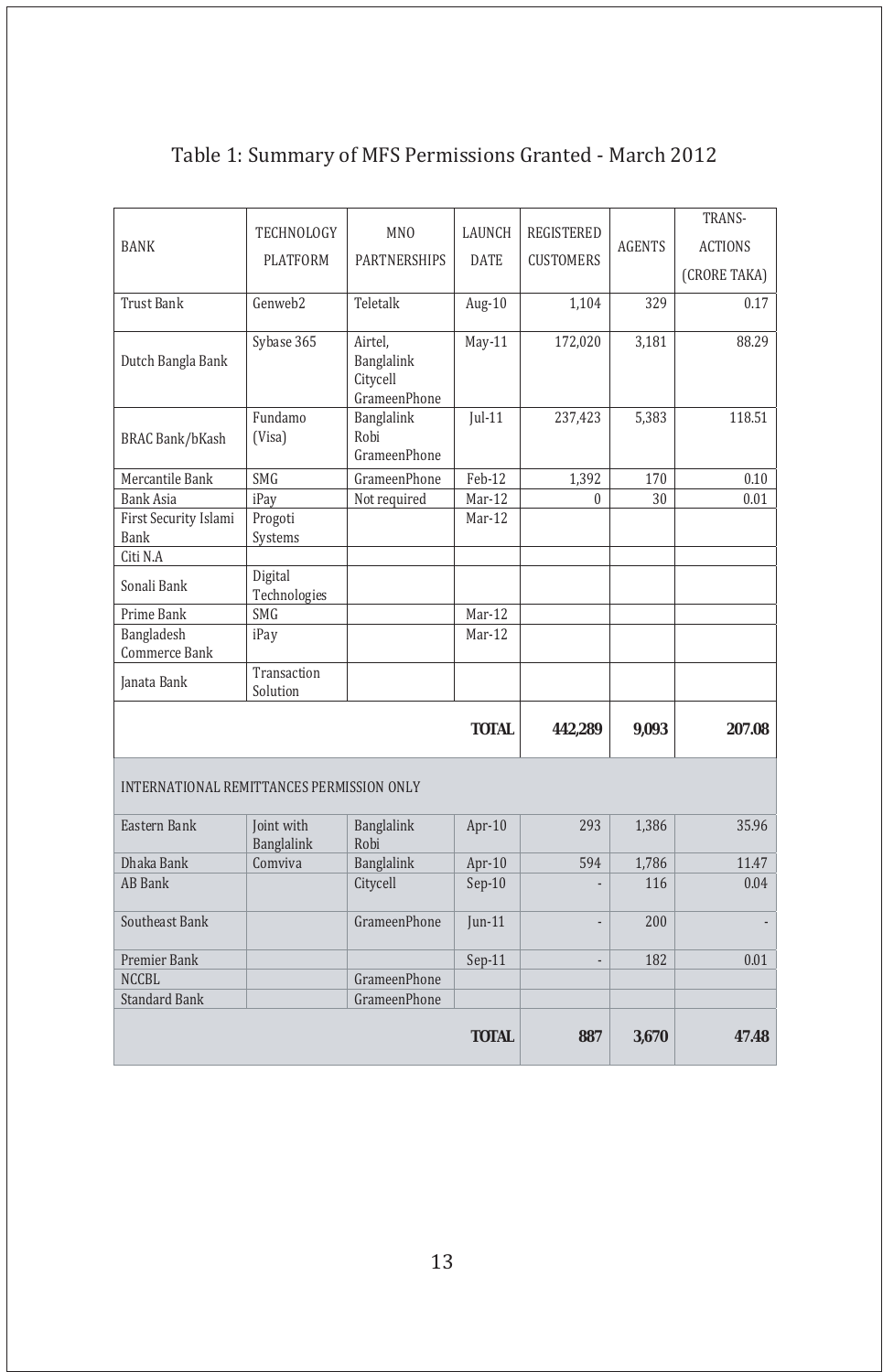### **IV. Market Development of Mobile Financial Services**

The second half of 2011 marked an important turning point in MFS for Bangladesh. Earlier ad hoc permissions from Bangladesh Bank were replaced with a set of guidelines providing the regulatory certainty critical to promote market development. Providers have responded positively with five banks establishing active deployments. The three largest of these were launched in 2011 and early 2012 just as the Bangladesh Bank's guidelines were being finalized and made public.

By the end of the first quarter 2012 the fastest early expansion has come from BRAC Bank/bKash and DBBL that have the largest numbers of registered customers and agents. These two players have also each signed up 3 and 4 MNO partners respectively. Bank Asia is notable in that it offers an alternative mobile phone technology which does not require MNO agreements and instead enables transactions over Smartphones using internet based applications.

The deployments that focus on establishing mobile accounts and basic P2P services have grown the fastest so far. Earlier licenses offered to banks and their MNO partners solely for inward foreign remittances have not grown much- a pattern consistent with international experience.<sup>5</sup>

The MFS market is at an early stage of development as the newest providers are seeking to stabilize their technology, build out agent networks and acquire new customers. This involves a complex, sequenced set of activities that includes: (1) finding and training agents, (2) marketing to bring attention to the service, (3) acquiring customers using know-your-customer (KYC) and account opening processes while at the same time helping new customers to begin to transact. The deployments that are most active today are seeking to expand their customer bases during 2012. For example, BRAC Bank/bKash and DBBL aim are aiming for multi-fold growth during 2012 which could push their combined customer accounts to between 2 and 3 million within a year's time, possibly more. It is hoped that other providers entering the market might also grow and provide more alternatives and competition. It is still early and much more will be learned about MFS in Bangladesh over the coming year.

<sup>5</sup> CGAP, Landscape study on international remittances through mobile money, 2012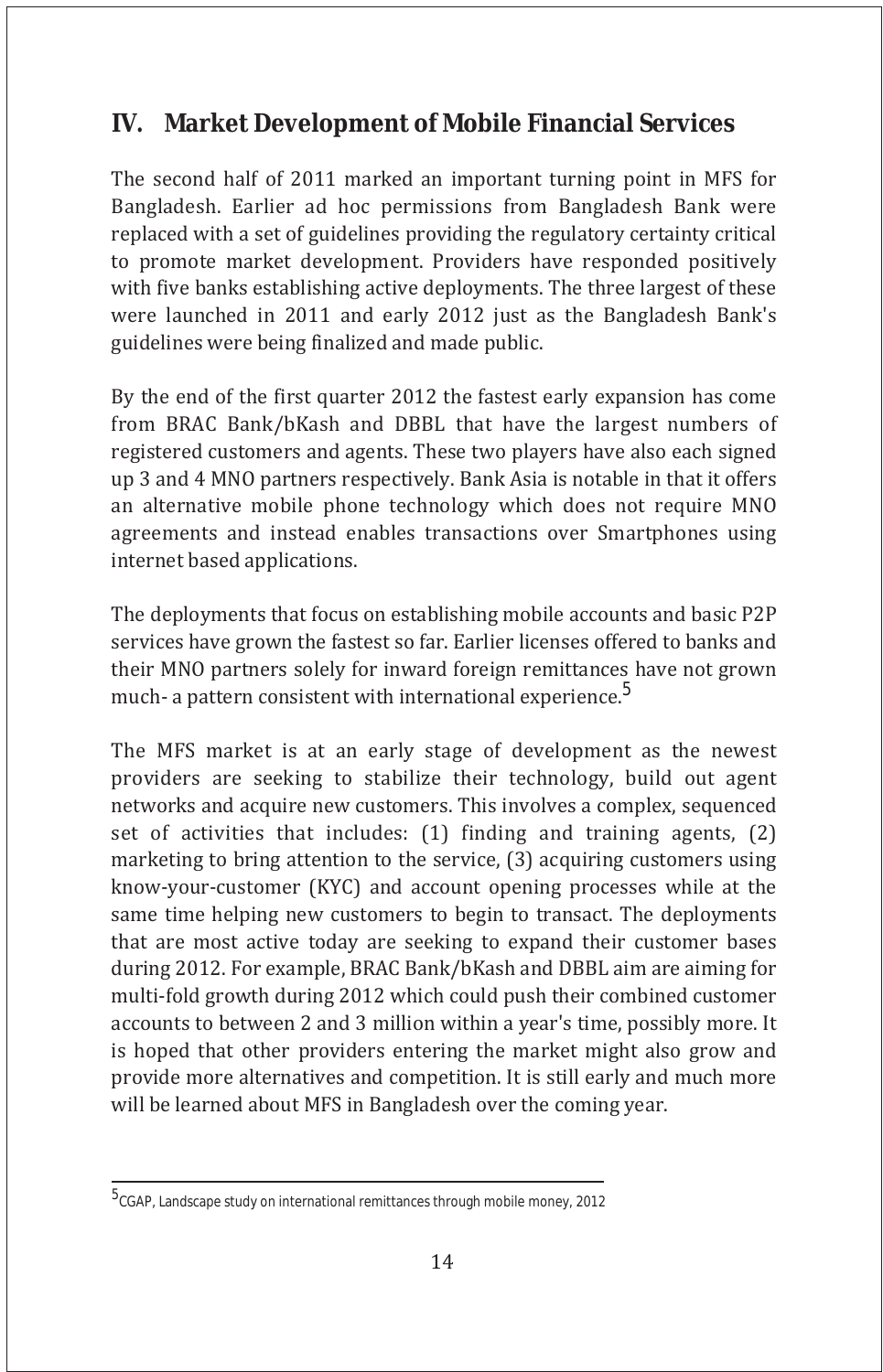#### **Partnerships Between Banks and Mobile Network Operators**

The main consideration of banks and MNOs today is how to forge partnerships. There remain important questions about sharing revenue, leveraging each others' respective strengths and meeting regulatory requirements.

These partnership negotiations occur as the mobile market in Bangladesh is reaching a mature stage of development. There are 89 million connections in Bangladesh in a country of about 150 million. There are six providers, although two are quite small (Table 2). While competition for market share is significant, there remain differences among the largest four players.

GrameenPhone (GP) holds 42% of total connections and also has a more lucrative customer base with the highest average revenue per user (ARPU) of \$2.61 compared to the country average of \$2.30. Banglalink and Robi sit at second and third largest by market share. Airtel is the most recent entrant and while it is significantly smaller today than the larger three, Airtel is part of a large global company with operations in 20 countries and seeks to significantly expand its subscriber base in the coming years.

| <b>MNO</b>   | <b>Year Service</b><br><b>Acquired or</b><br><b>Launched</b> | <b>Connections</b><br>$(millions)^6$ | <b>Average Revenue</b><br>Per User<br>(USS per month) <sup>7</sup> |
|--------------|--------------------------------------------------------------|--------------------------------------|--------------------------------------------------------------------|
| GrameenPhone | 1997                                                         | 37.6                                 | 2.61                                                               |
| Banglalink   | 2004                                                         | 24.7                                 | 1.86                                                               |
| Robi         | 1997                                                         | 17.7                                 | 2.28                                                               |
| Airtel       | 2011                                                         | 6.4                                  | N/A                                                                |
| Citycell     | 1991                                                         | 1.8                                  | N/A                                                                |
| Teletalk     | 2005                                                         | 1.3                                  | N/A                                                                |
| <b>TOTAL</b> |                                                              | 89.5                                 | 2.30                                                               |

Table 2: MNO Market Data - March 2012

<sup>6</sup> Bangladesh Telecommunication Regulatory Commission, March 2012

<sup>7</sup> Wireless Intelligence GSMA, March 2012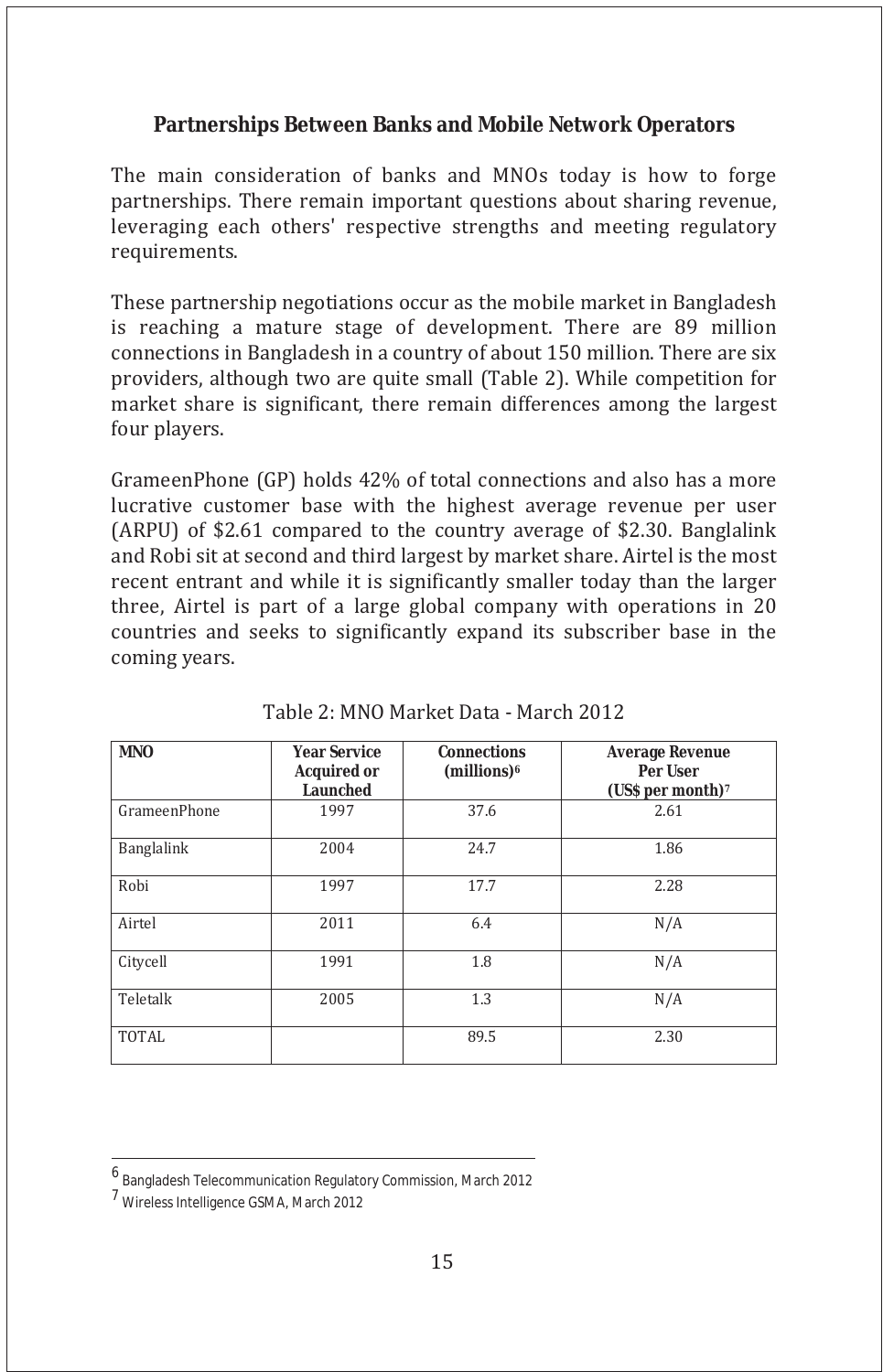MNOs broadly see two potential benefits to MFS. One is an additional source of revenue to complement their voice and data revenue. The other benefit is the ability to attract and retain customers who might otherwise switch to another MNO (i.e. reducing "churn"). The market structure and positioning of each MNO may affect how they see MFS. Importantly, all four of the largest MNOs are international companies and in most cases MFS are a rising priority for these companies globally.

#### **Findings on the MFS Market Structure**

**The MFS guidelines and the 'honest broker' role taken on by Bangladesh Bank have been instrumental in the recent growth of this sector.** After several years of uncertainty, the firm move by Bangladesh Bank to establish MFS guidelines provided a positive signal that is enabling market growth. Bangladesh Bank has also been proactive in bridging differences between commercial banks and MNOs, and this 'honest broker' role has been instrumental to the recent rapid growth of BRAC Bank and Dutch-Bangla Bank in this sector.

**Banks and MNOs share the view that the potential for MFS lies initially with P2P, small merchant payments and mobile top-ups.** Interviews and surveys with banks and MNOs presents a consistent picture that the expectations are for small payments to be the early drivers of MFS. At the same time some also see the benefits of safekeeping of funds. Importantly, banks and MNOs don't expect large volumes of inward foreign remittances to be received over MFS. They recognize that mobile accounts will need to have more usability before clients will want to receive inward foreign remittances into a mobile account. Deployments focusing on establishing mobile accounts and driving small domestic payments are the priority.

**BRAC Bank/bKash and Dutch Bangla Bank are the early leaders in the market.** Both Dutch Bangla and BRAC Bank/bKash launched in 2011 and have moved to activate agent networks in nearly all districts. They have built these initial agent networks through NGO partners or other third party distribution companies. Both have opened several hundred thousand mobile accounts and their transaction volumes since launch are higher than others so far. Both DBBL and BRAC Bank/bKash rely primarily on making contracts with MNOs for the use of USSD channels.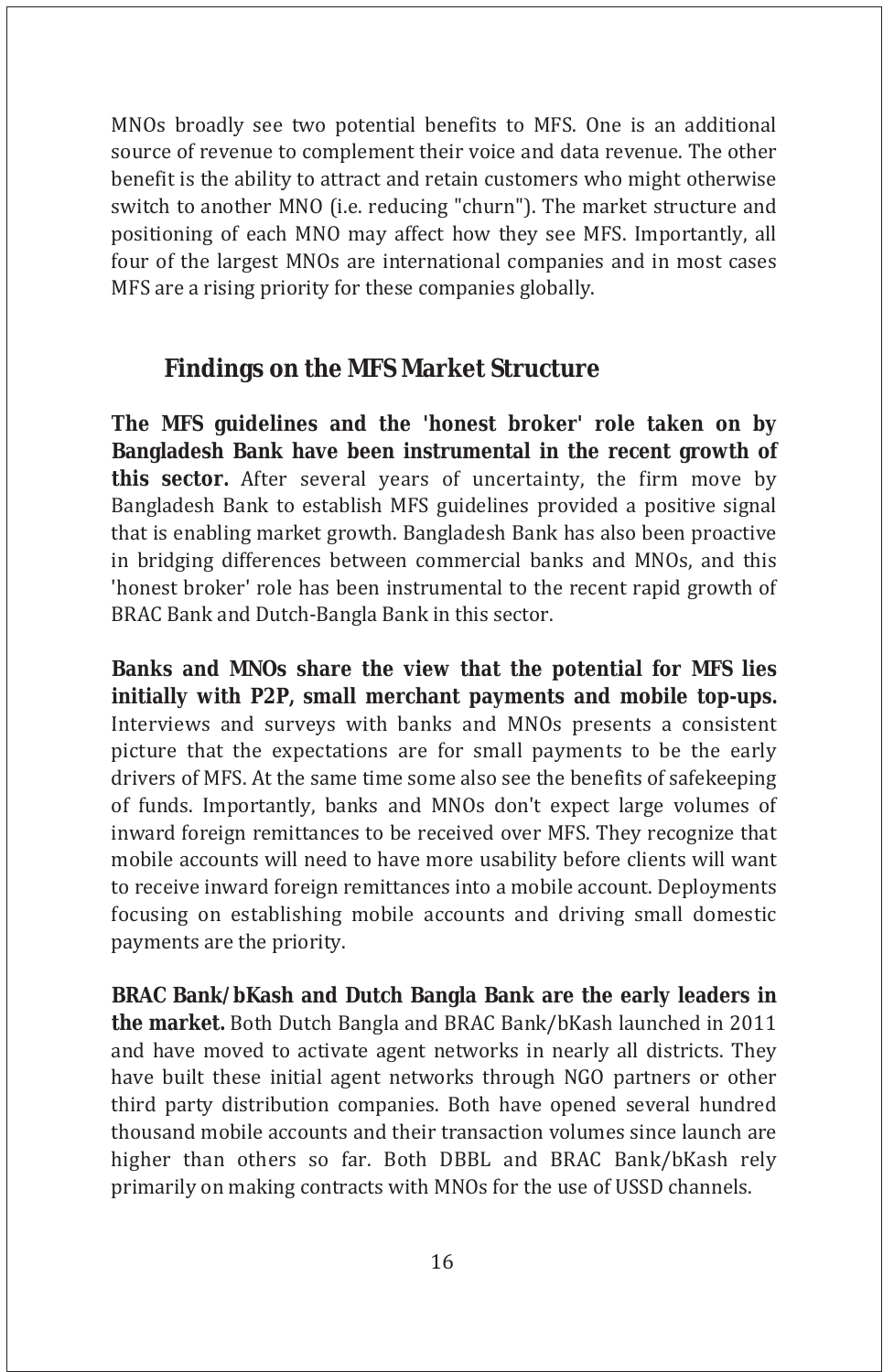**The more recent launch of Bank Asia's program is notable.** Bank Asia is a more recent entrant and has a different approach. It offers an MNO independent technology, but is limited to those with Smartphones which have higher computing capability and can use existing data services provided by MNOs with no need for a special contract with any MNO.

**The most significant efforts are currently on identifying, quantifying and negotiating mutually beneficial partnerships between banks and MNOs.** MNOs have opened up their USSD channels to banks and more such agreements are being actively negotiated. These negotiations are complicated because of several factors. One is that banks appear to have a regulatory advantage given the clear decision for a bank-led market. At the same time, banks tend to want MNOs to be a vendor of wireless connections rather than equal business partners in a joint venture. MNOs believe they have more to offer than wireless connectivity. They feel they bring distribution power, an understanding mass market client behaviors and skills in how to manage a businesses involving millions of users. On the other hand, MNOs may not fully appreciate the regulatory risks or business case for the banks. For instance, MNOs may over-estimate the float revenue banks might gain. These differences of perception are common in other countries as well. Even with agreements in place the further negotiation of adjustments and additions to the partnerships will remain important for market development.

**The challenge of forging partnerships is compounded by different expectation of the total size of the MFS market and the timeline to generate an attractive ROI.** Some are targeting only several hundred thousand users, while others see the market opportunity to be tens of millions of users. Some market players want to see a positive return on investment in a matter of 1-2 years. Others feel that the micro-payments business must be very large to succeed and therefore estimate that the market may take up to 5 years to develop. The different perceptions of market size and timelines makes the process of partnership negotiation complicated.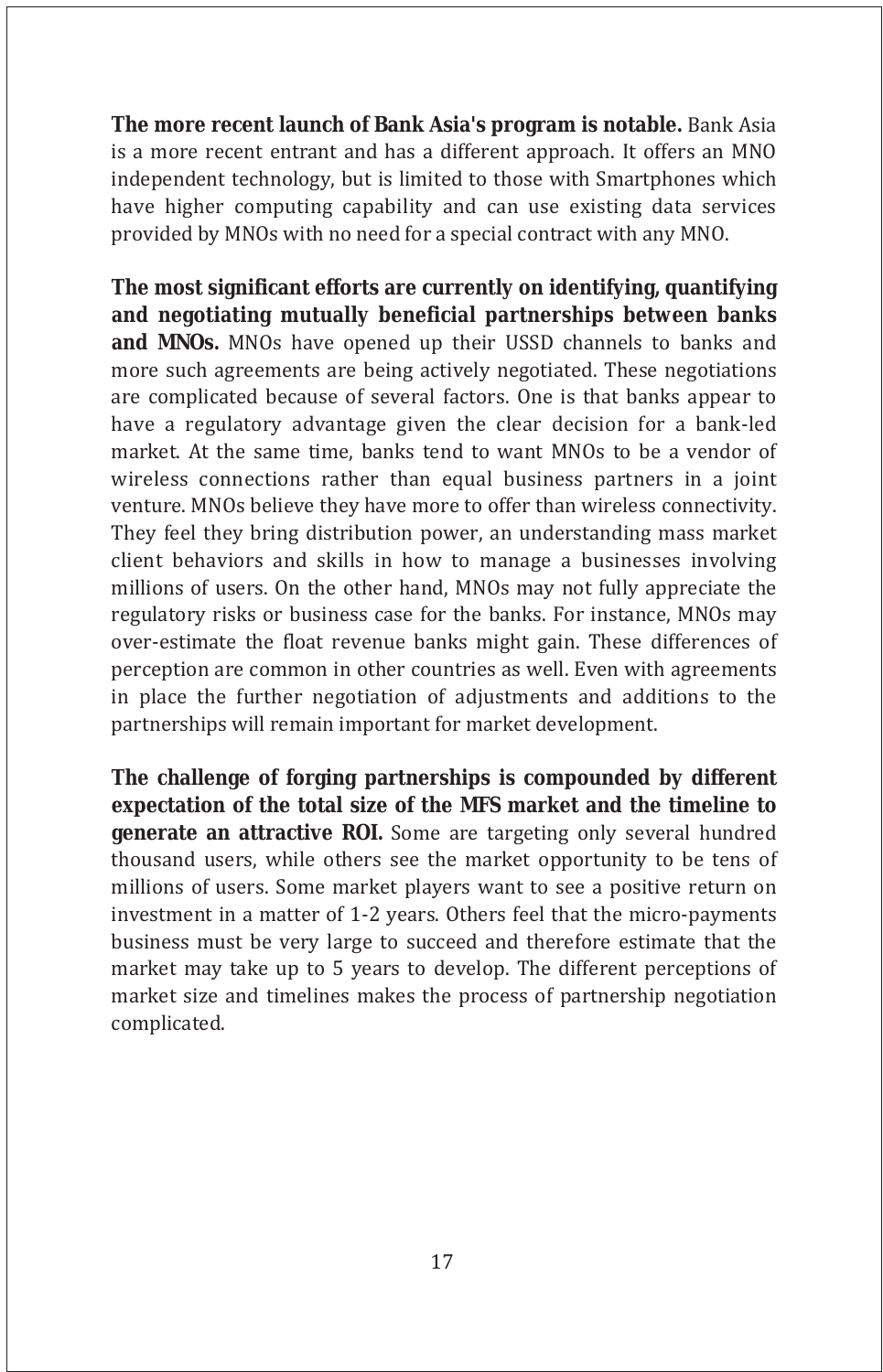#### **V. Views from Clients and Agents**

Bangladesh Bank conducted phone interviews with a random sample of 100 MFS clients and 50 agents across Bangladesh. The overall findings suggest that the service is reaching urban and non-urban areas and that clients and agents are cautiously optimistic that the services might become more important to their lives over time. At the same time, it is also very early and the results should be interpreted as preliminary and as one snapshot in time. The views on MFS could change quite quickly especially as the market is expanding and many new clients and agents are being brought into the system.

#### Clients

The client sampling drew respondents from 28 districts of Bangladesh. There is a higher representation from some urban areas of Dhaka (10%), Comilla (11%) and Chittagong (7%). But the overall representation indicates services are beginning to reach many other parts of Bangladesh even at this early stage. This also indicates that the agent network is beginning to extend more widely beyond urban areas.

One encouraging sign is that all the respondents confirmed that they are registered account holders. This finding suggests that the KYC process for account opening has been sound and also that clients understand that they have an account. Most users had heard about the service through advertisements (42%). But there was also a large number who learned about the service directly from a nearby agent (36%) or from a relative (22%).

The reasons for use are varied. Three quarters of respondents said their primary use of the service is to send or receive payments, while the remaining one-quarter highlighted safekeeping as the main reason. Rural users specifically highlighted the benefits of receiving payments. This suggests that there could be a pattern of users who are primarily receivers outside the major metropolitan areas - this would match the expectations of some who believe that MFS will be used heavily for urbanto-rural domestic remittances.

In terms of future use, 12% said that they are not likely to continue to use the service again. For these respondents the service may have been a onetime need or they may not have liked the service after trying it. Overall, a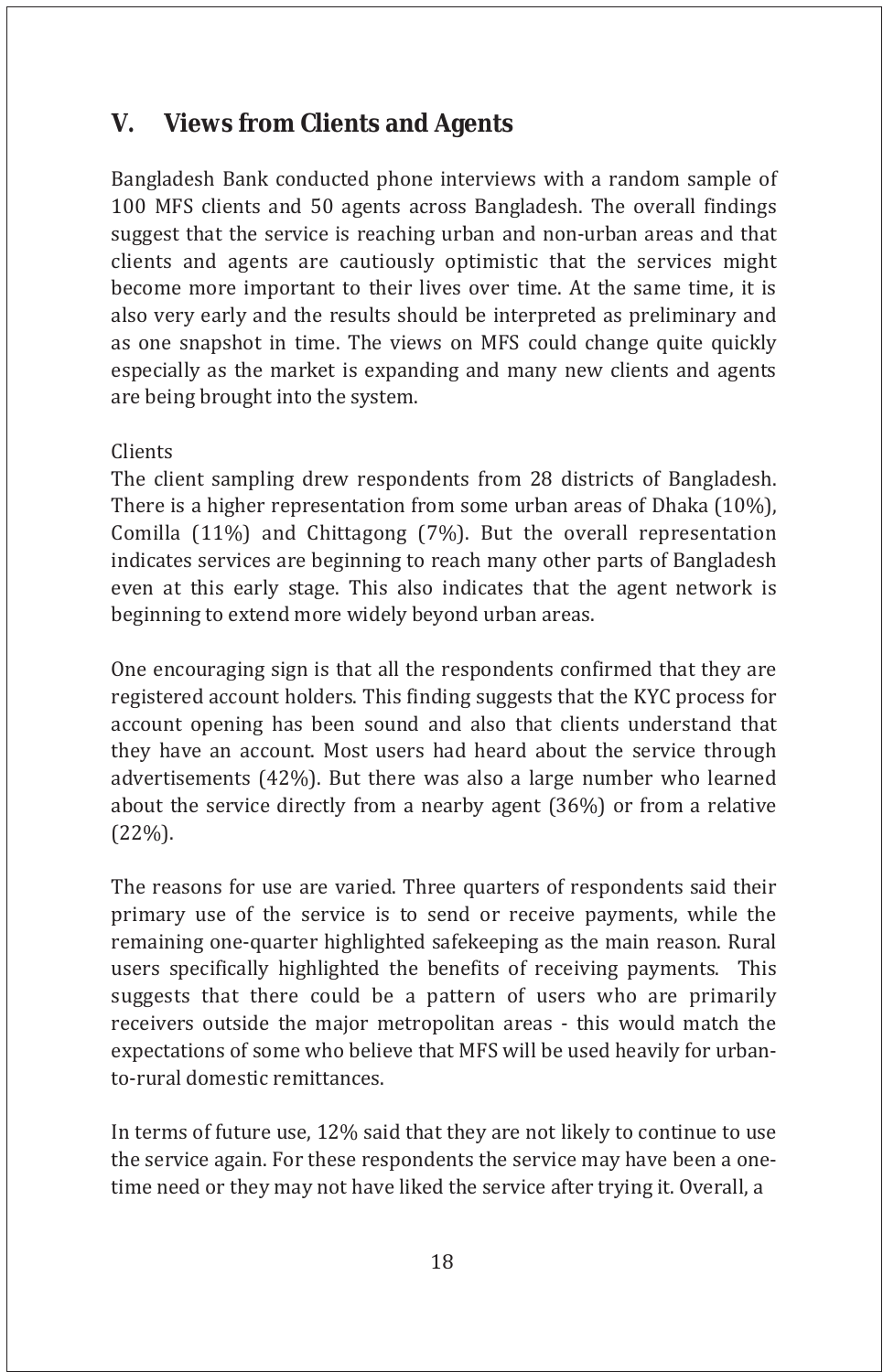large majority felt they would continue to use MFS. Seventy two percent of respondents said that they "liked" the service. A sample size of a hundred is small and should not be taken as statistically significant, but it does provide an indication that MFS is active in many parts of Bangladesh and provides some positive early signs.

#### Agents

Interviews with 50 agents across Bangladesh suggested quite similar findings. All the agents acknowledged that they are doing work on behalf of an MFS service. They were located in 17 different districts. Thirty two percent were in the more urban centers of Chittagong, Comilla or Dhaka with the remaining in other districts. One half had come to know of the agent work by way of an advertisement. This suggests that mass media is generating some awareness and reaching potential agents. About 26% stated they were "not sure" whether they liked the business yet. But overall the responses suggest that agents are guardedly hopeful that the business might be something worthwhile to remain involved with. However, the transaction volumes generated so far in the MFS business nationally is not likely to have created a large increase in revenue for most agents and many are still quite new to being an agent. Therefore, this small sample of agents should be interpreted with some caution.

## **VI. Goals & Recommendations**

The goal of Bangladesh Bank is to develop MFS as a commercially viable, safe and competitive banking channel. MFS can make more points of service available and at lower costs across the banking system. An important benefit is that MFS has the potential to bring many un-banked into the formal financial sector and can also become critical infrastructure that lowers costs and raises productivity across the banking system and wider economy.

To achieve this broad vision for MFS, Bangladesh Bank would like to see healthy competition from a wider range of providers. Two providers have made significant headway into the sector as of March, 2012. Beyond these two, it is critical that at least two additional (preferably four more) sizeable players take-off in this the market. Bangladesh Bank would also like to see a diverse set of technologies used, different kinds of agent networks deployed and a range of products available so that ultimately consumer choice is ensured.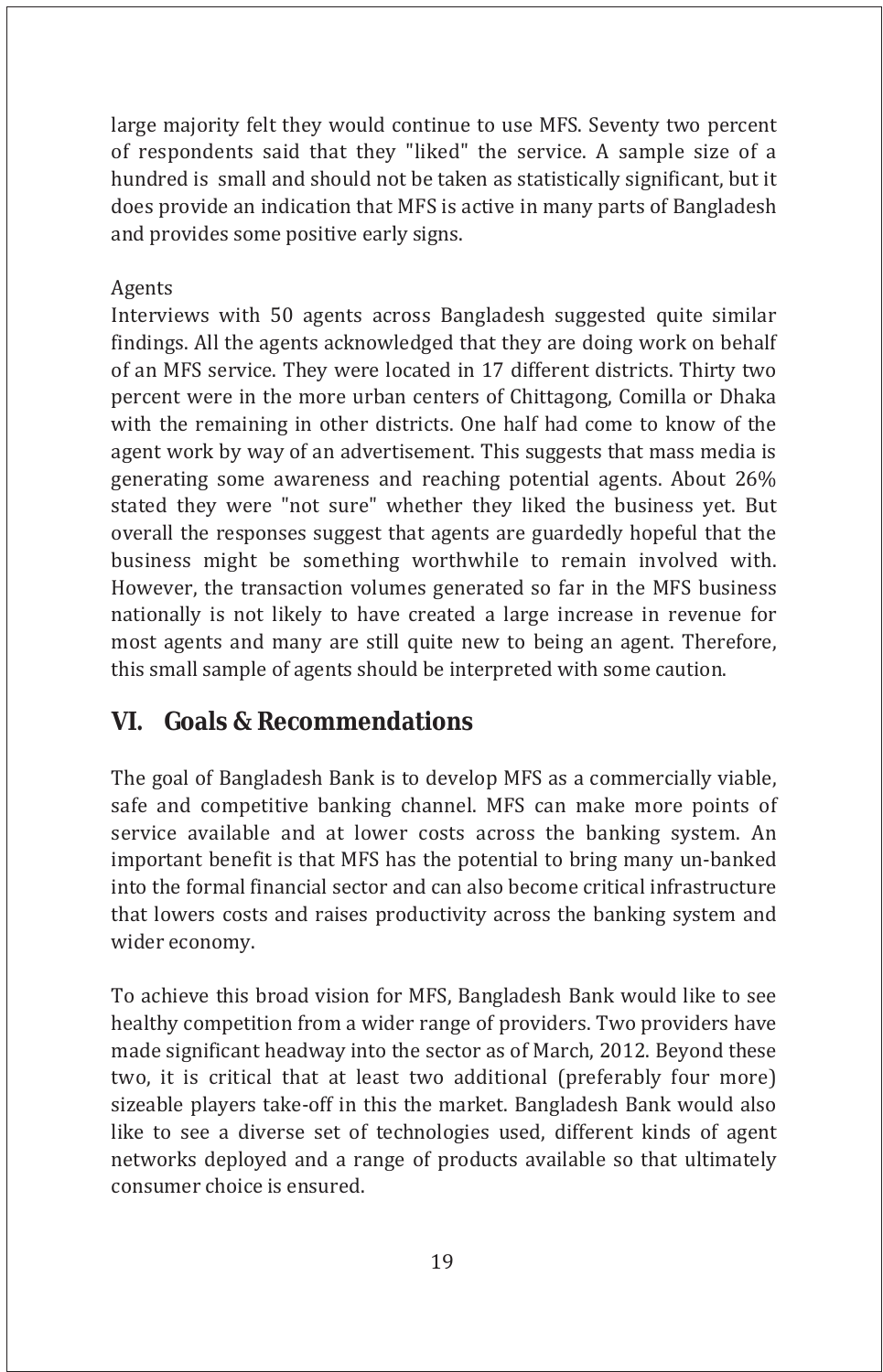To pursue this broad vision and the near term goals of building out the market, this report makes the following recommendations.

- 1. **It is critical that Bangladesh Bank remain firm and send a consistent signal that the overall regulatory structure it chose in 2011 will remain in place.** This certainty will allow partners to negotiate long-term agreements. Uncertainty or mixed signals might delay or confuse negotiations. Incremental refinements and interpretations of the regulatory structure by Bangladesh Bank may be helpful from time to time.
- 2. **Bangladesh Bank should actively promote greater competition by facilitating entry of 2-4 additional serious players.** The fast, early growth of Dutch Bangla Bank and BRAC Bank/bKash is welcome and was in part catalyzed by pro-active intermediation by Bangladesh Bank with the MNOs and these two banks. However, it would be less than ideal to have 1-2 dominant players and Bangladesh Bank should actively promote entry of 2-4 additional serious players as discussed above. There are several tools Bangladesh Bank should use to promote more competition and entry.

First Bangladesh Bank can pursue a more active intermediation / 'honest broker' role so that MNOs and banks bridge their differences and enter into agreements. Second it can also pursue measures that make MFS more attractive by promoting government payments onto electronic channels. Third, Bangladesh Bank can encourage donors or venture funds to invest in 3-4 fledgling banks who in future can provide real competition to the existing two market leaders. Fourth Bangladesh Bank can build links for MFS to connect into the national payments system.

3. **Bangladesh Bank should seek market feedback from the full range of players in a systematic manner.** Bangladesh Bank will benefit by hearing from industry about how the business works and on the details of the regulations. Market feedback can be obtained through regular field visits with a variety of MFS providers. In addition, it should also convene a regular (possibly quarterly) forum with banks and MNOs. Bangladesh Bank should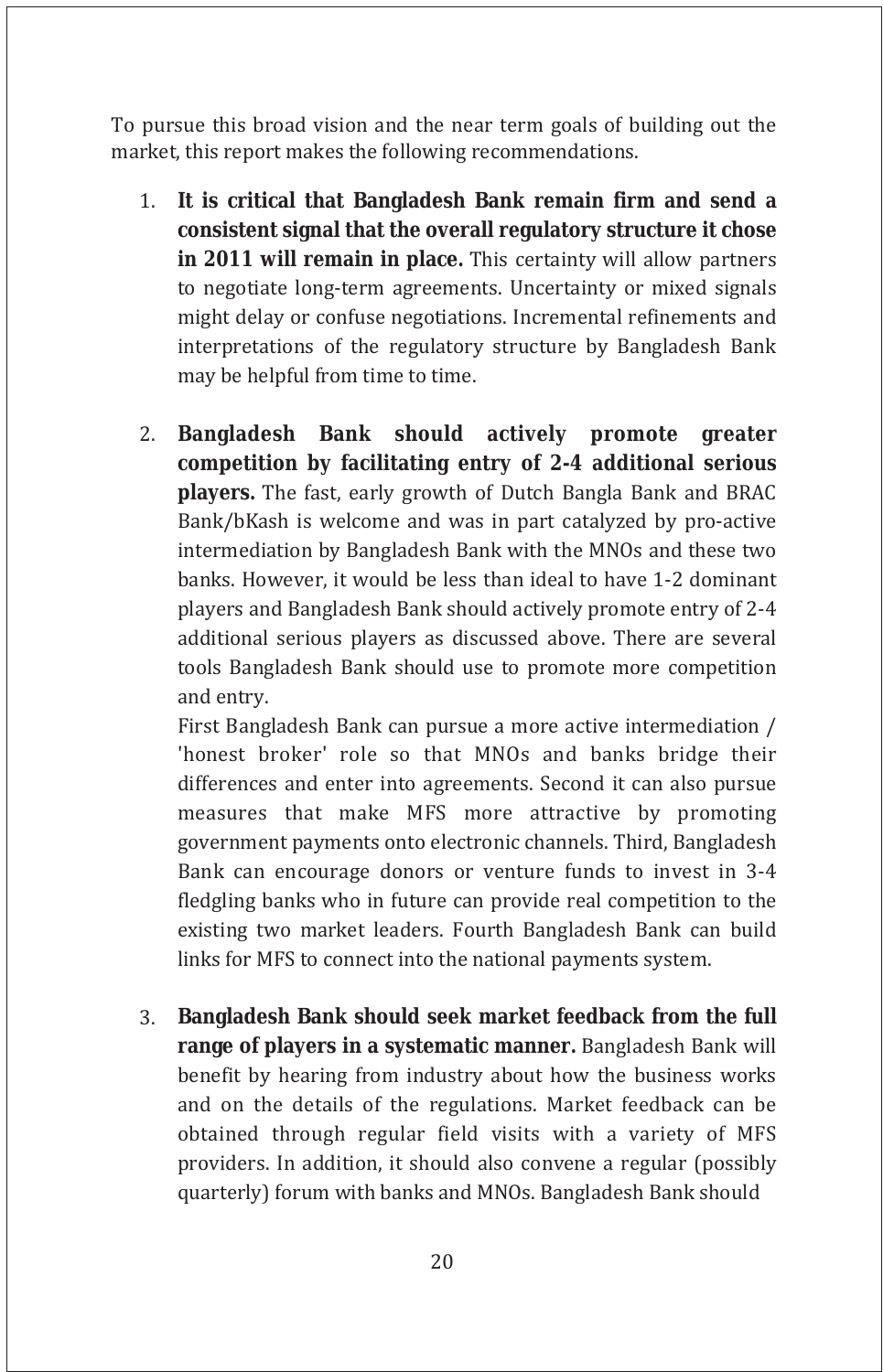use this process to interpret the existing guidelines to promote safe and competitive market development. This feedback is best collected in regular consultative forums to hear from a range of views rather than only one-on-one communication. Examples of issues to be discussed include: KYC standards and practices, bank and MNO branding, and use of devices other than the mobile phone such as card and POS.

4. Bangladesh Bank should establish a quarterly dashboard report detailing the scale and components of MFS development. The MFS market is just beginning to move in Bangladesh and will grow in the coming year and beyond. To understand the market's development and share this with the public, Bangladesh Bank should circulate periodic data such as: number of active agents, accounts opened, active clients, transaction volumes and product usage. This may come out as a periodic report in a standard format collected from market players. Such data will provide feedback that speeds market development while also providing Bangladesh Bank information on the market development, payments infrastructure, financial inclusion and on the key risks.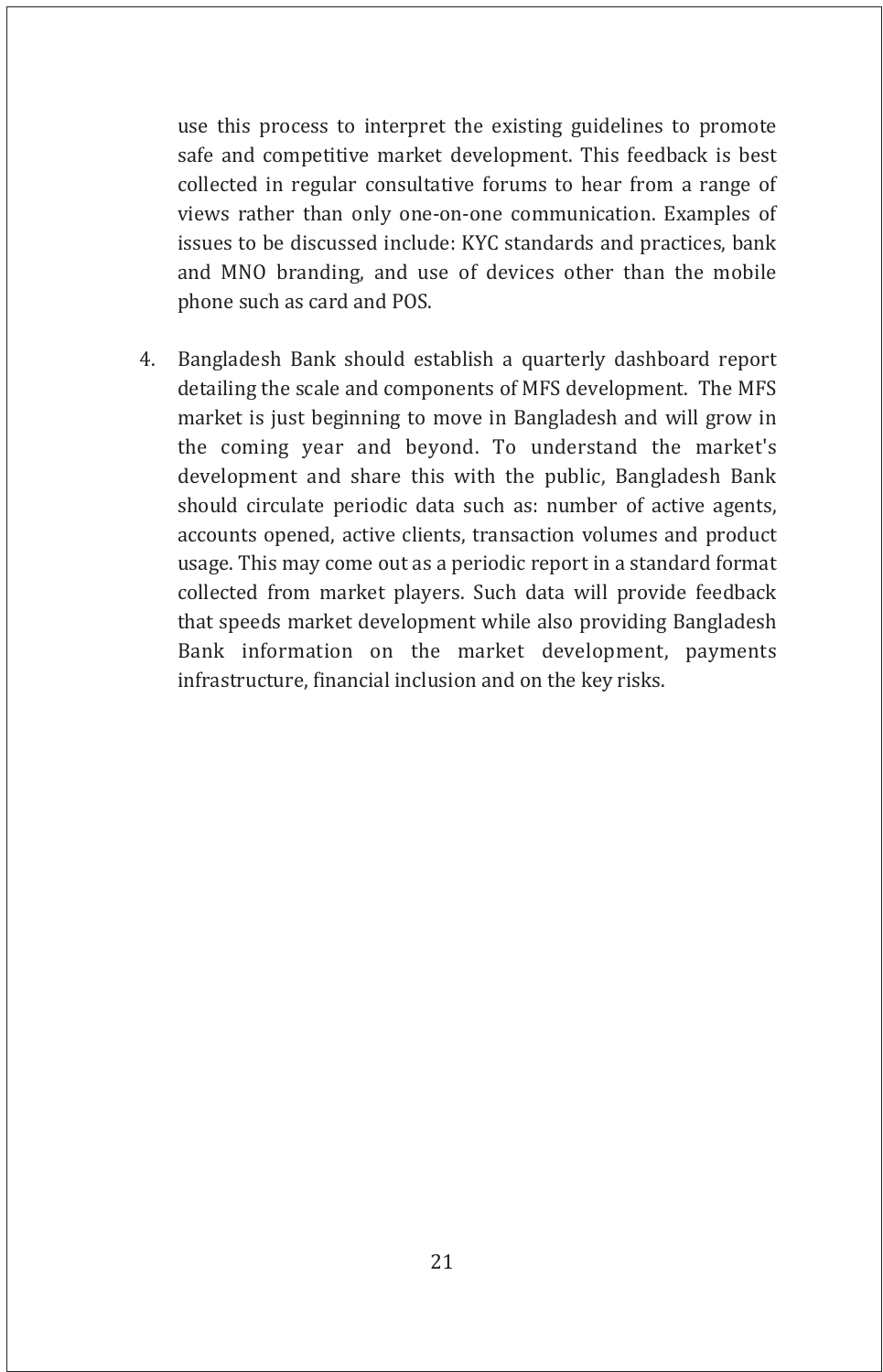## **Annex 1: Bank MFS Deployments**

*Bank Asia* Ñ Bank Asia was launched in 1999 and grew through two significant acquisitions. A 3rd generation Bank, Bank Asia now has 66 branches and 10 service centers and 5 Islamic windows across Bangladesh serving primarily a corporate banking clientele. In addition to its own 65 ATMs, it has expanded further reach through the use of the Q-Cash, Cash Link and Visa shared ATM networks.

Bank Asia launched its MFS in the first quarter of 2012. What differentiates Bank Asia is that its technology base is a platform called iPay that is accessible via SmartPhones. This allows use of internet based applications for transactions. Thus, this service can be used without relying on a channel negotiated with an MNO. Any client with a SmartPhone could potentially use the Bank Asia service. However, the potential market segment that owns a SmartPhone is a small fraction of the total mobile phone market. Therefore the potential customer segments Bank Asia is a subset of what other players might reach.

Bank Asia sees domestic payments as the primary business opportunity. However, beyond this they aim to offer MFS for Ektee Bari Ektee Khamar, a livelihoods project for the rural poor where Bank Asia aims to link beneficiaries to accounts using MFS. There are also plans to launch a card and POS solution which will provide an additional access channel to bank accounts.

*BRAC Bank/bKash* Ñ BRAC Bank was founded in 2001 by the large development organization BRAC. While BRAC Bank went public after its first three years in operation it remains affiliated with the broader BRAC group. A third generation bank, BRAC Bank has built its profile based on a core business of lending to the SME market, but added more retail and corporate work in recent years.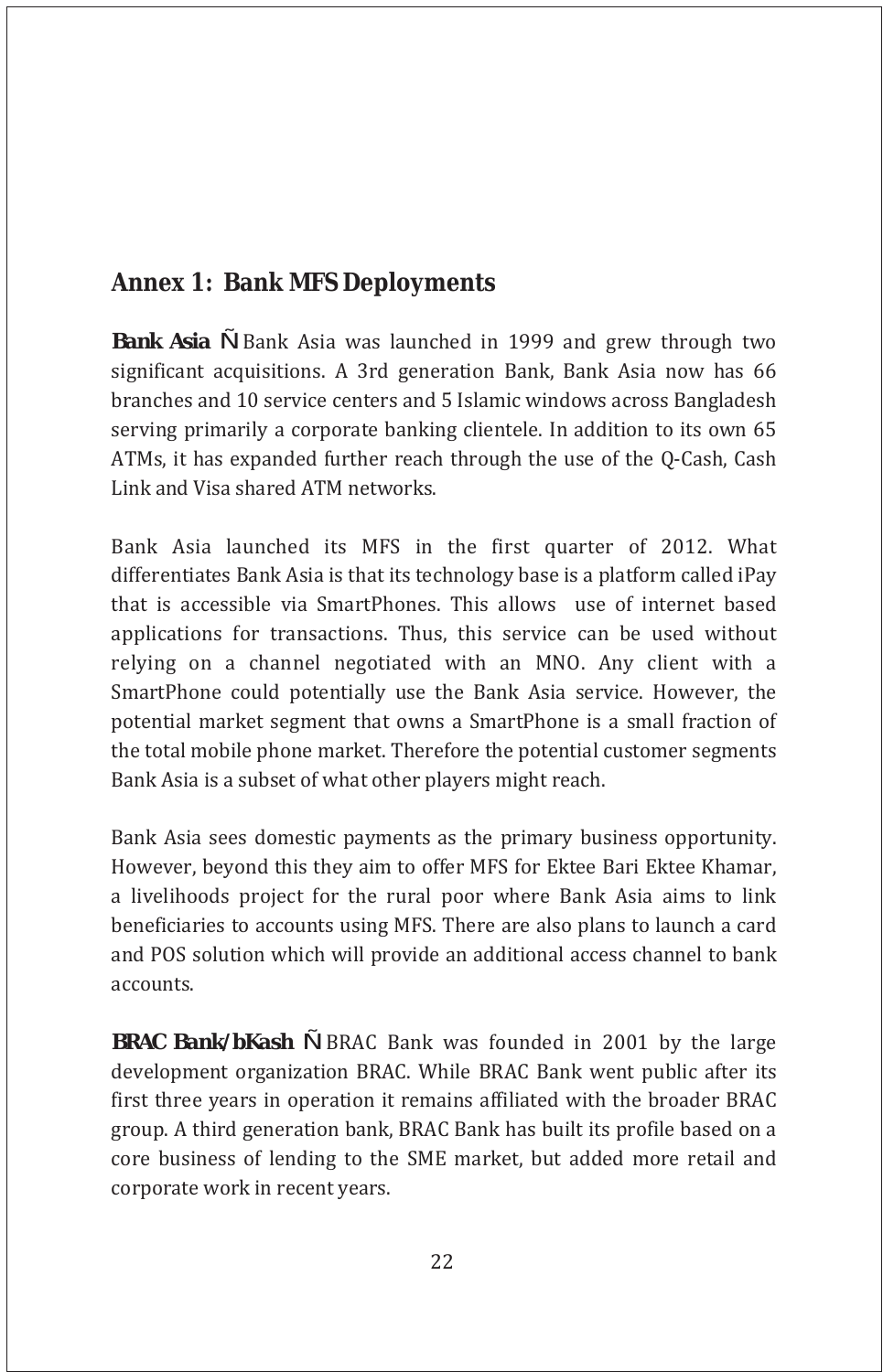In 2011 BRAC Bank launched a 51% owned subsidiary called bKash combined with an investment from the USA based Money in Motion. Bangladesh Bank granted permission to BRAC Bank and bKash jointly to operate the MFS business. The MFS guidelines specifically allow banks and their subsidiaries to carry out the MFS business.

BRAC Bank/bKash launched its operations in July, 2011 and its initial MNO partner was Robi. In January GrameenPhone (GP) opened a USSD channel to bKash opening the service to GP subscribers. BRAC Bank/bKash's service is delivered over the Fundamo platform initially developed in South Africa which has since been acquired by Visa. BRAC Bank/bKash has agents in all districts of Bangladesh and its aspiration is to be a large scale provider of MFS reaching tens of millions of Bangladeshis in a few years time. BRAC Bank/bKash are cautious that the service would not be profitable for another 4-5 years.

| Division       | District | Upazila | Agent | Registered |
|----------------|----------|---------|-------|------------|
|                |          |         |       | Clients    |
| <b>Dhaka</b>   | 17       | 168     | 1,769 | 66,149     |
| Chittagong     | 11       | 91      | 1,230 | 64,937     |
| Rajshahi       | 8        | 78      | 667   | 42,767     |
| Sylhet         | 4        | 37      | 367   | 10,570     |
| Khulna         | 10       | 63      | 585   | 13,673     |
| <b>Barisal</b> | 6        | 39      | 363   | 12,571     |
| Rangpur        | 8        | 59      | 402   | 26,756     |
| <b>Total</b>   | 64       | 535     | 5,383 | 237,423    |

BRAC Bank/bKash has also received a \$10 million grant from the Bill and Melinda Gates Foundation and technical assistance from ShoreBank International to support the launch of its MFS services. BRAC Bank/bKash also partners with BRAC to identify and train new agents in addition to receiving agents from Robi and also searching for agents directly.

From BRAC Bank/bKash perspective, the main challenge is to establish sound commercial agreements with MNOs. The other challenge is to motivate agents and clients to begin to use the service more actively. BRAC Bank/bKash believes building the business will take more time, scale and awareness building.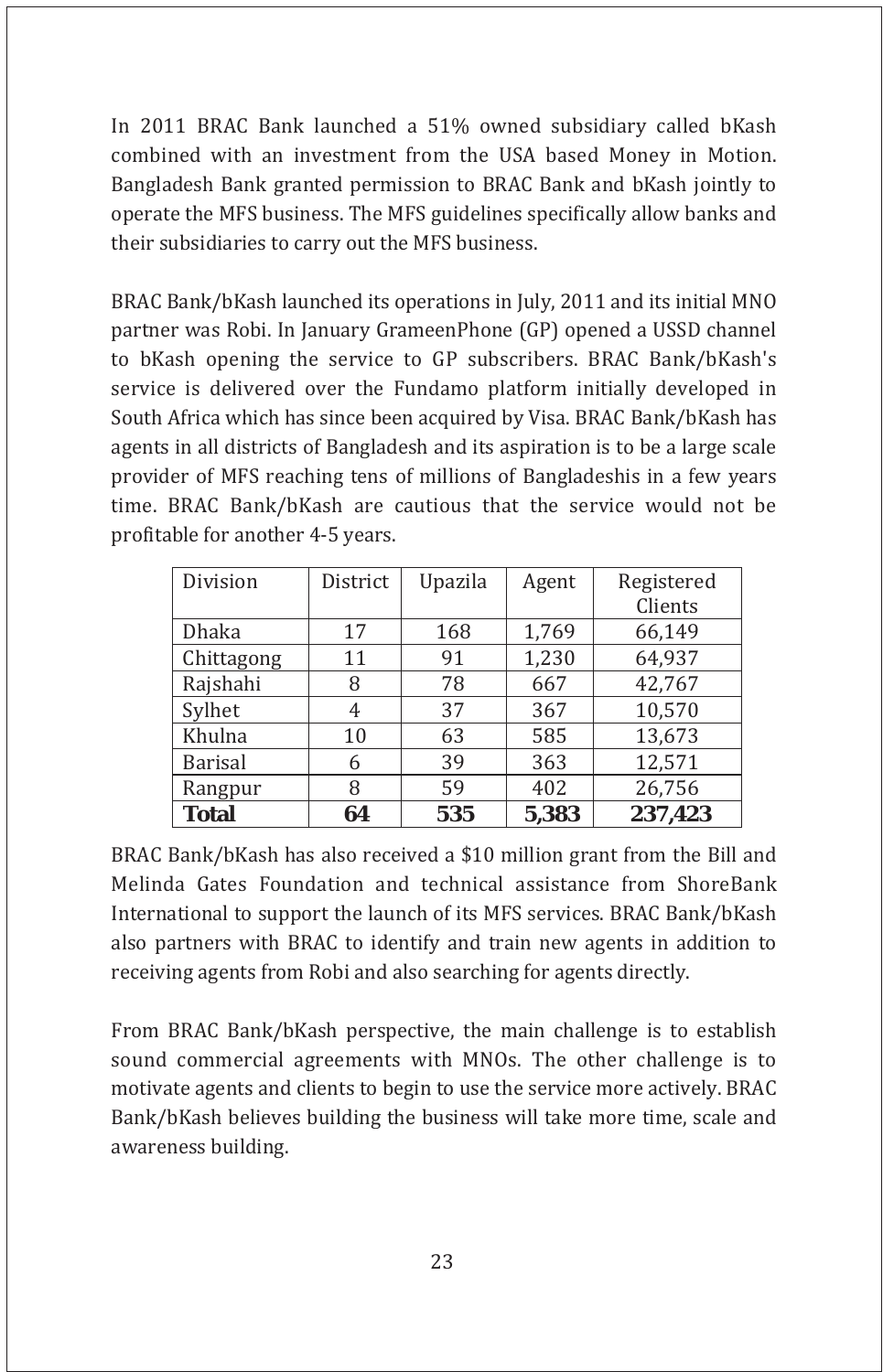*Dutch Bangla Bank* Ñ DBBL has long been a strong advocate for the use of technology in banking. Along with its 113 branches, DBBL has been active building a wide payments infrastructure with 2,000 ATMS and 4,000 POS terminals, 2.3 million debit cards, and an Internet Payment Gateway.

DBBL launched its MFS service branded "DBBL Mobile" in March, 2011 using a technology platform from an international vendor called Sybase 365. Presently DBBL operates this as a separate platform from its core banking system, but the two systems can be linked in the future. This platform uses various technologies (SMS, IVR, USSD) to open accounts and process payments. The main service is a menu driven service accessed through USSD channels provided under agreements with Airtel, Banglalink and GP. DBBL also offers an SMS/IVR based service for Citycell subscribers.

DBBL makes its services available through a network of 3,181 agents provided by a combination of Banglalink, Citycell, Airtel, and UISC<sup>8</sup>. But the largest number of agents DBBL acquires itself through third party distributors. In total DBBL reports agents in 61 districts serve a total of 172 thousand accounts. DBBL aspires to acquire 1 million customers during 2012 and 10 million during 2013.

| Division       | <b>Districts</b> | Upazila | Agents   | Registered |
|----------------|------------------|---------|----------|------------|
|                |                  |         |          | Clients    |
| Dhaka          | 17               | 108     | 1,862    | 113,862    |
| Chittagong     | 8                | 46      | 1,052    | 46,103     |
| Rajshahi       | 8                | 55      | 3        | $0*$       |
| Sylhet         | 4                | 14      | 266      | 12,055     |
| Khulna         | 10               | 44      | $\theta$ | $0*$       |
| <b>Barisal</b> | 6                | 20      |          | $0*$       |
| Rangpur        | 8                | 51      |          | $0*$       |
| <b>Total</b>   | 61               | 338     | 3,181    | 172,020    |

\*Services about to be launched

<sup>8&</sup>lt;br>Union Information Service Centers are small service centers established in all basic administrative territories as a partnership between government and a local entrepreneur. Being an agent is one of several services these small scale service centers undertake.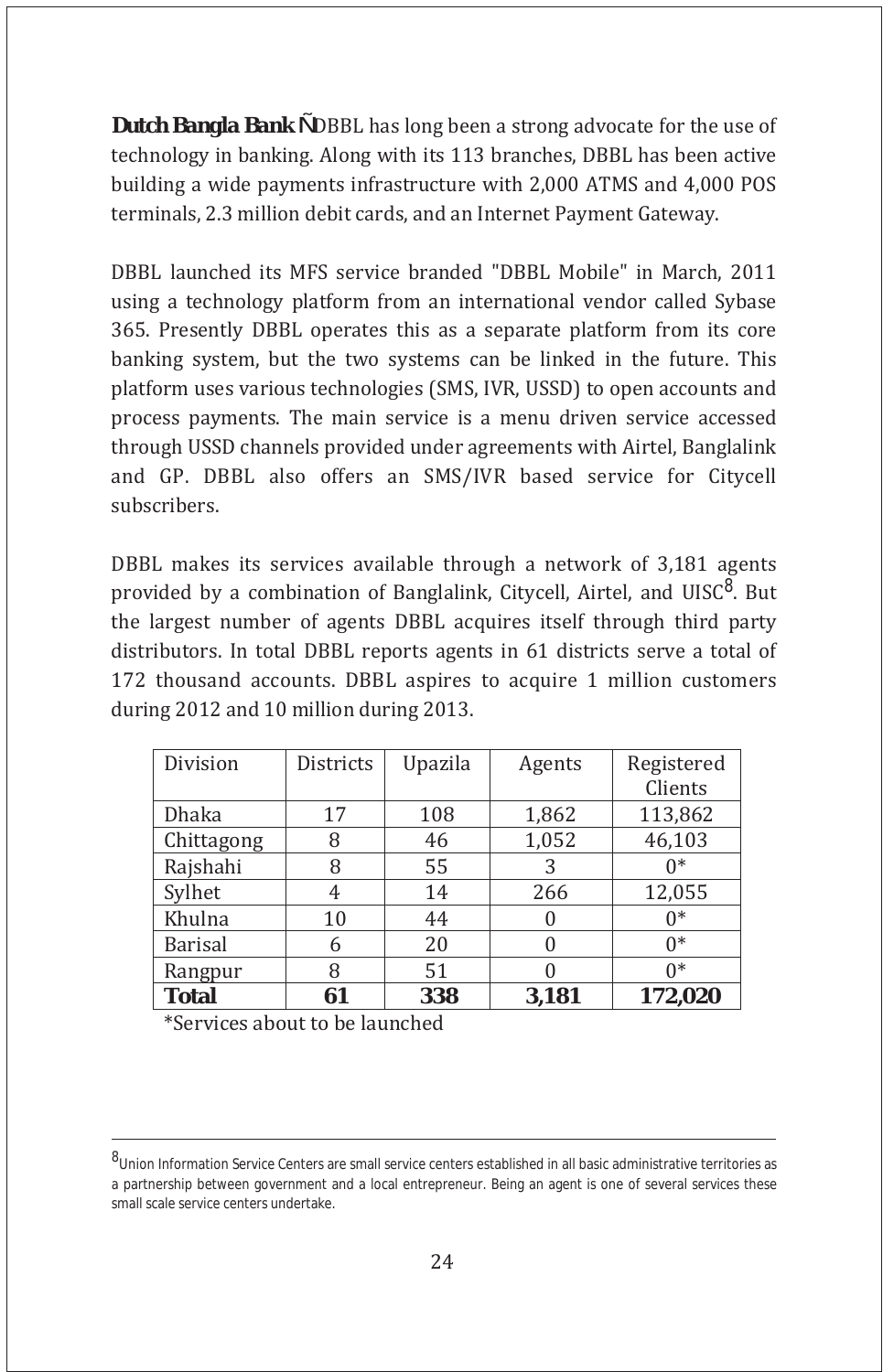Dutch-Bangla Bank sees the main challenges in establishing stable commercial relationships to use the wireless networks of MNOs. It also sees profitability and revenue in the early stages as a major challenge because the revenues are not sufficient to provide the income necessary to agents to build the business. An additional challenge is maintaining quality and covering the high cost of KYC with large numbers of new accounts being opened.

*Mercantile Bank* Ñ Mercantile Bank is a private bank with 75 branches and 50 ATMs. Three years ago they established a Mobile Banking team. This division has established a technology approach presently based on platform from a local vendor called SMG. Mercantile Bank's MFS service has been tested and allows the agent to transact using a Java based program over an internet enabled Smartphone. Clients are however free to use any phone and transact over an IVR driven menu based service. Mercantile has established 148 agent locations mostly from the UISCs. Thus far Mercantile has opened 1,392 mobile accounts, though this is mostly from within a closed group of bank staff. The service has not been marketed heavily to outside consumers yet.

| Division       | <b>Districts</b> | Upazila | Agents | Registered<br>Clients |
|----------------|------------------|---------|--------|-----------------------|
| <b>Dhaka</b>   | 5                | 25      | 43     | 869                   |
| Chittagong     |                  | 10      | 46     | 80                    |
| Rajshahi       |                  | 14      | 50     | 293                   |
| Sylhet         |                  | 4       | 10     | 60                    |
| Khulna         | 3                | 3       | 3      | 40                    |
| <b>Barisal</b> |                  | 4       | 13     | 40                    |
| Rangpur        | 5                | 5       | 5      | 10                    |
| <b>Total</b>   | 32               | 65      | 170    | 1,392                 |

Mercantile is contemplating how to take forward its strategy. Earlier it had pursued a license together with GP and has in place an agreement with GP. However, also sees the need to have more than one MNO partner and are pursuing other MNOs. Mercantile is also contemplating a possible shift in technology away from SMG to a new platform which may be given more functionality to users beyond IVR. Mercantile would like to scale up its program to some 1.5 million accounts during 2012 and feel that they would need to get to at least 2 million in order to be profitable.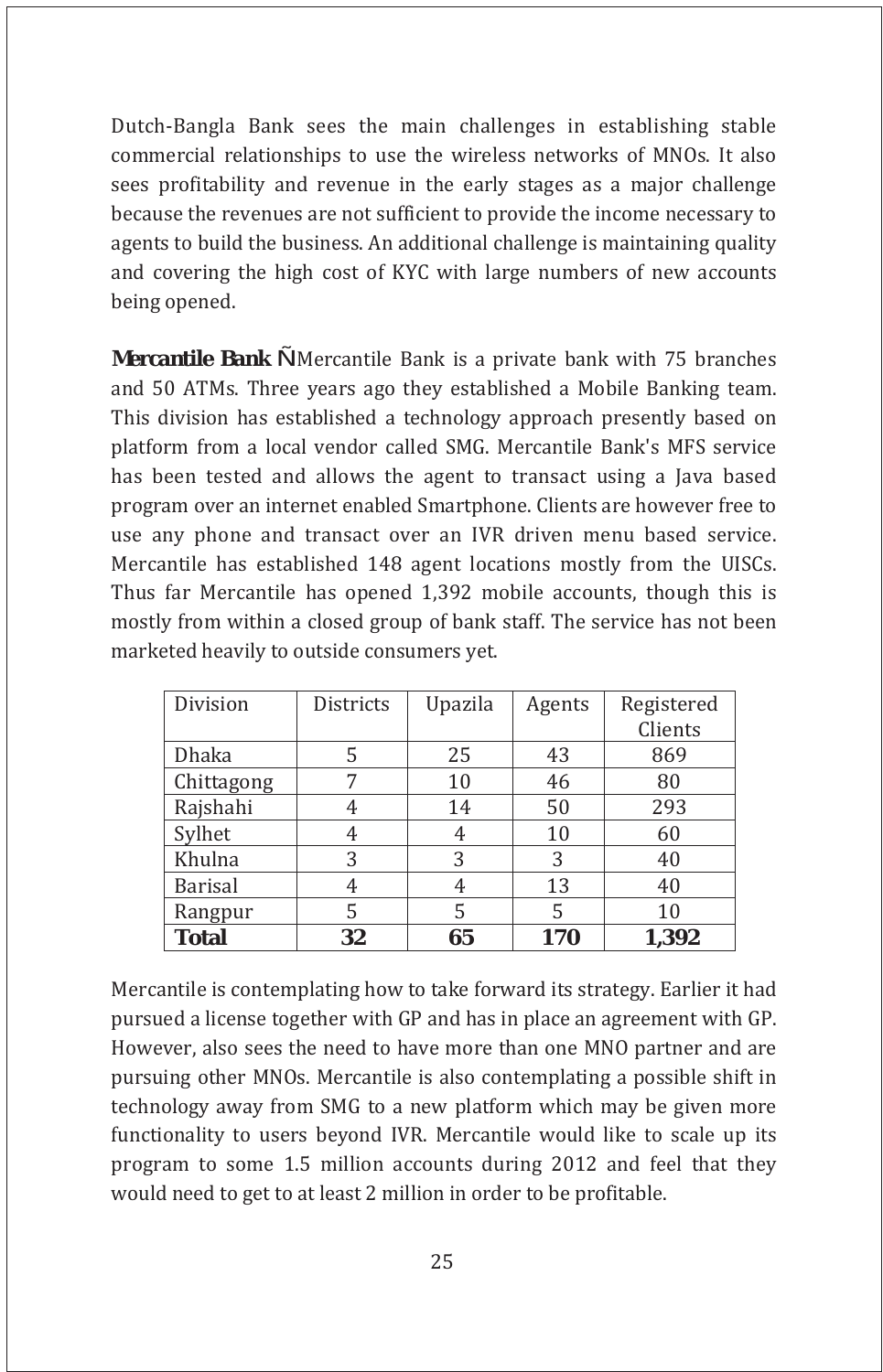*Trust Bank* Ñ Trust Bank began operations in 1999 and has 450,000 clients and of these 125,000 are from the army. Its main shareholder is the Army Welfare Trust and therefore has a unique profile compared to other banks in Bangladesh.

Trust Bank offers "Trust Mobile Money" a service under its Alternative Delivery Channel group in the bank. This service is offered over a platform called Genweb2 developed domestically by the TK Group in Bangladesh - a multi-business industrial conglomerate. So far Trust Bank has established "paypoints" at 70 of its branches and 329 agents across Bangladesh. These agents include airtime resellers from Citycell and Teletalk, plus some UISCs in rural areas. So far, Trust Bank has not been able establish agreements with MNOs to use their USSD channels and therefore relies on SMS and IVR to execute transactions.

| Division       | <b>Districts</b> | Upazila | Agents | Registered |
|----------------|------------------|---------|--------|------------|
|                |                  |         |        | Clients    |
| <b>Dhaka</b>   | 9                | 18      | 55     | 562        |
| Chittagong     | 12               | 23      | 108    | 341        |
| Rajshahi       | 6                |         | 27     | 32         |
| Sylhet         | 2                | 9       | 23     | 78         |
| Khulna         | 6                | 19      | 114    | 72         |
| <b>Barisal</b> | 1                |         |        |            |
| Rangpur        |                  |         |        | 19         |
| <b>Total</b>   | 37               | 78      | 329    | 1,104      |

Management's preference has been to learn and take things gradually sensing a need to educate the market. One of the main objectives of Trust Bank is to consider the benefits to the armed services. Already with many of the Army accounts, Trust Bank aims to acquire more Navy and BDR (border guards) accounts in the future with the possibility of disbursing salaries into these accounts. Trust Bank aims to acquire 200,000 clients during 2012 with the goal of reaching 500,000 in another three years.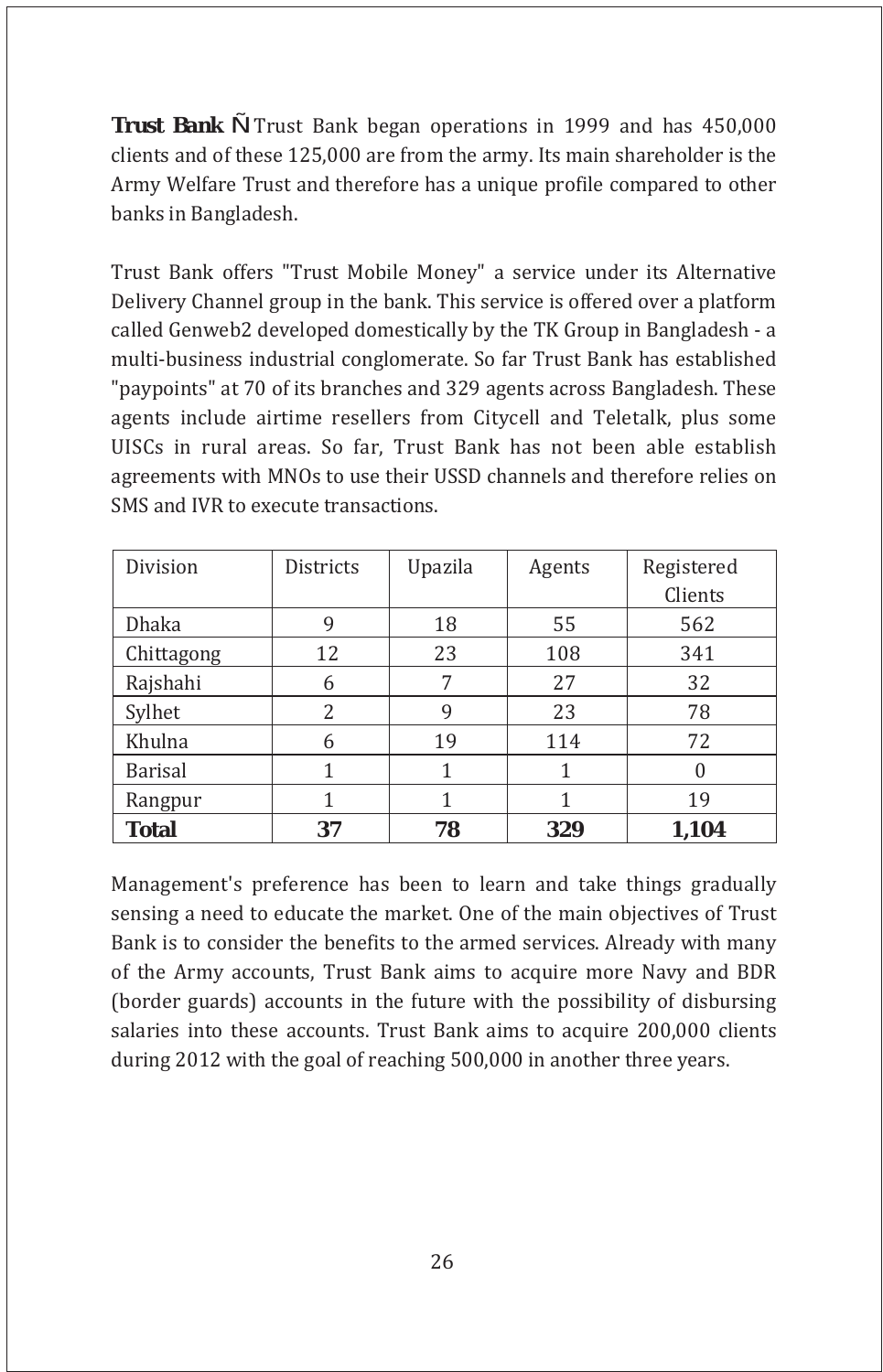#### **Annex 2: Bank International Remittance-Only Deployments**

A number of banks only sought permission to use MFS for the purposes of foreign remittance cash out. These deployments have had limited impact on MFS development. Globally there is evidence that remittances over mobile are not effective as an early market building strategy and only develop once a wider ecosystem of agents and the greater use of mobile wallets is already in place. The Bangladesh MFS data is already showing this. Even though remittance-only deployments have been in the market the longest, the number of registered users and total transaction volumes are much higher among banks offering services beyond remittances. A shorter description of the remittance only deployments are below.

*AB Bank* Ñ Originally named Arab Bangladesh Bank, and now just AB Bank, has traditionally been a corporate bank with a recent new shift towards a larger retail presence. Sponsored by the Pacific Group, AB Bank has been a strong technology player and helped set-up the Cashlink switch. They have started their MFS with permission to offer international remittances. This system uses Citycell agents to cash out and makes a "push" notification to the recipient's mobile. Transactions are not yet controlled via the mobile phone. AB Bank is contemplating a more aggressive launch into MFS.

*Dhaka Bank* Ñ Dhaka Bank is a second generation bank with primarily a corporate clientele. They are diversifying to SME and retail banking; though this is relatively recent. The bank has a remittance unit offering a remittance service based on a license obtained back in 2009 offered in partnership with Banglalink. Dhaka Bank reports 594 registered users of the service and lists 1,786 agent locations mostly provided through Banglalink. After several years of operation it has processed eleven crores of inward foreign remittances. Moving ahead Dhaka Bank expresses interest in adding utility payments to their current remittance only MFS.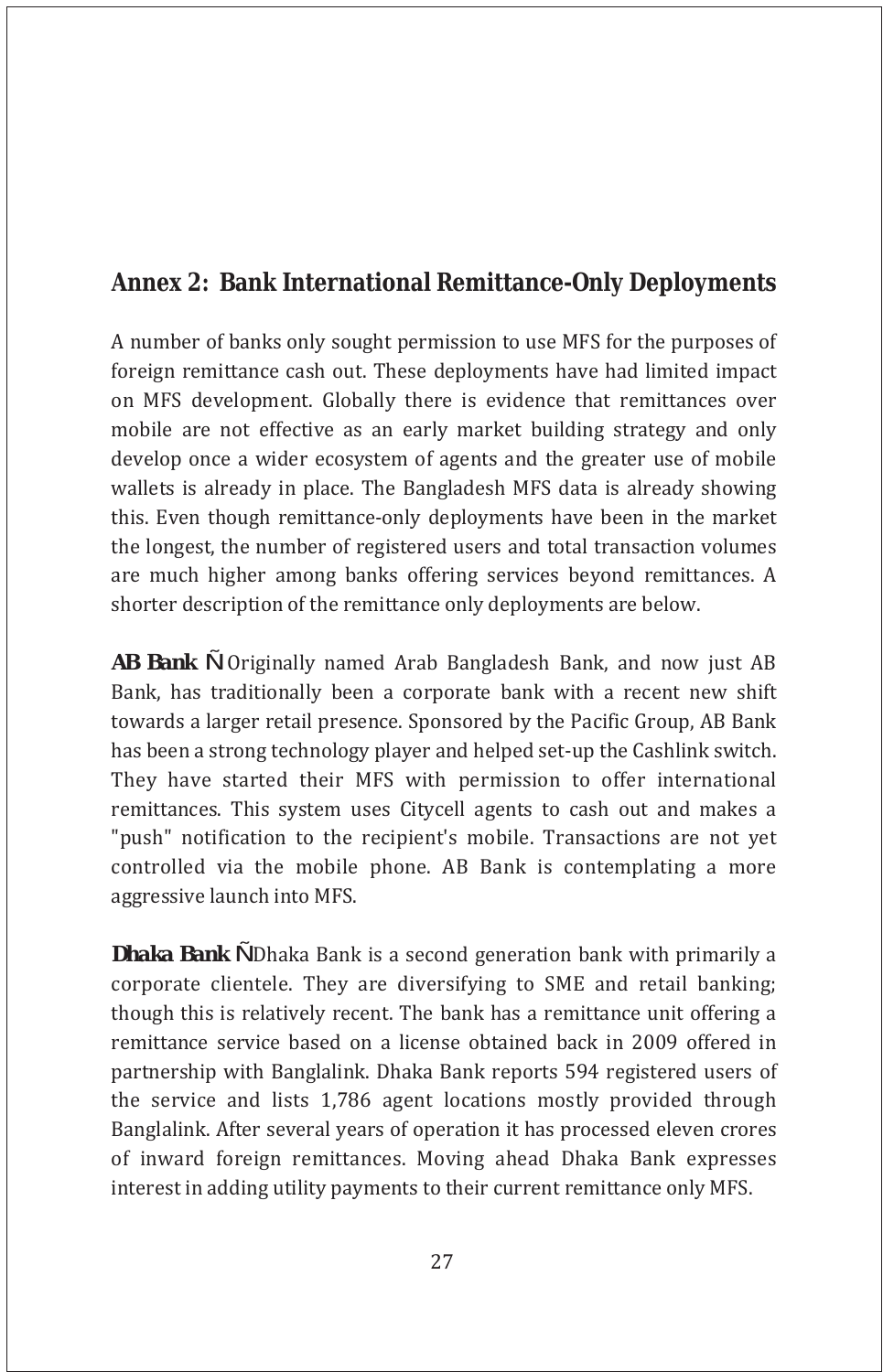However, they do not yet have a specialized unit working on MFS. They express some concerns about the security of PINs, the low education level of clients, and remain conservative about the use of agents.

*Eastern Bank* Ñ This bank was formed subsequent to the closure of BCCI with the intervention of Bangladesh Bank to protect depositors. Following a period of government shareholding Eastern Bank has gradually diversified its shareholding base among financial institutions and former depositors. EBL has permission to offer "EBL Smart Remit" a remittance disbursement delivered in partnership with Banglalink and Robi. Eastern Bank reports 293 registered clients and a total agent network of 1,386 mostly provided by Banglalink. This falls under an Alternate Distribution Channel department which also manages internet, ATM, kiosks and bill pay machines. They have not found the remittance service to be attractive to customers because cash out is the only option. Eastern Bank is therefore looking to apply for a fuller license that would allow remittance recipients to use many other MFS services. Though they still wonder whether MFS can become profitable and their bank scrutinizes ROI before making investments. A long and uncertain gestation period might not be attractive. The near term goals are to acquire 150,000 clients in the next two years.

**Southeast Bank** Ñ SB was established in 1995. The major fields of activities include conventional banking, islamic banking, credit service, foreign trade and remittance service. The Bank has obtained approval from Bangladesh Bank for inward foreign remittances disbursement through GP Mobile Network Channel and launched a small scale service in June, 2011 but this has not processed many remittances by March of 2012.

**Premier Bank N** Premier Bank presently can offer remittance cash out via 182 urban based GP service centers. Thus far the total volume of transactions has been low at Taka 0.01 crore. Premier does not feel that the present arrangement can go to a larger scale. To expand MFS, Premier feels that it may be best to establish a shared platform that multiple banks can use.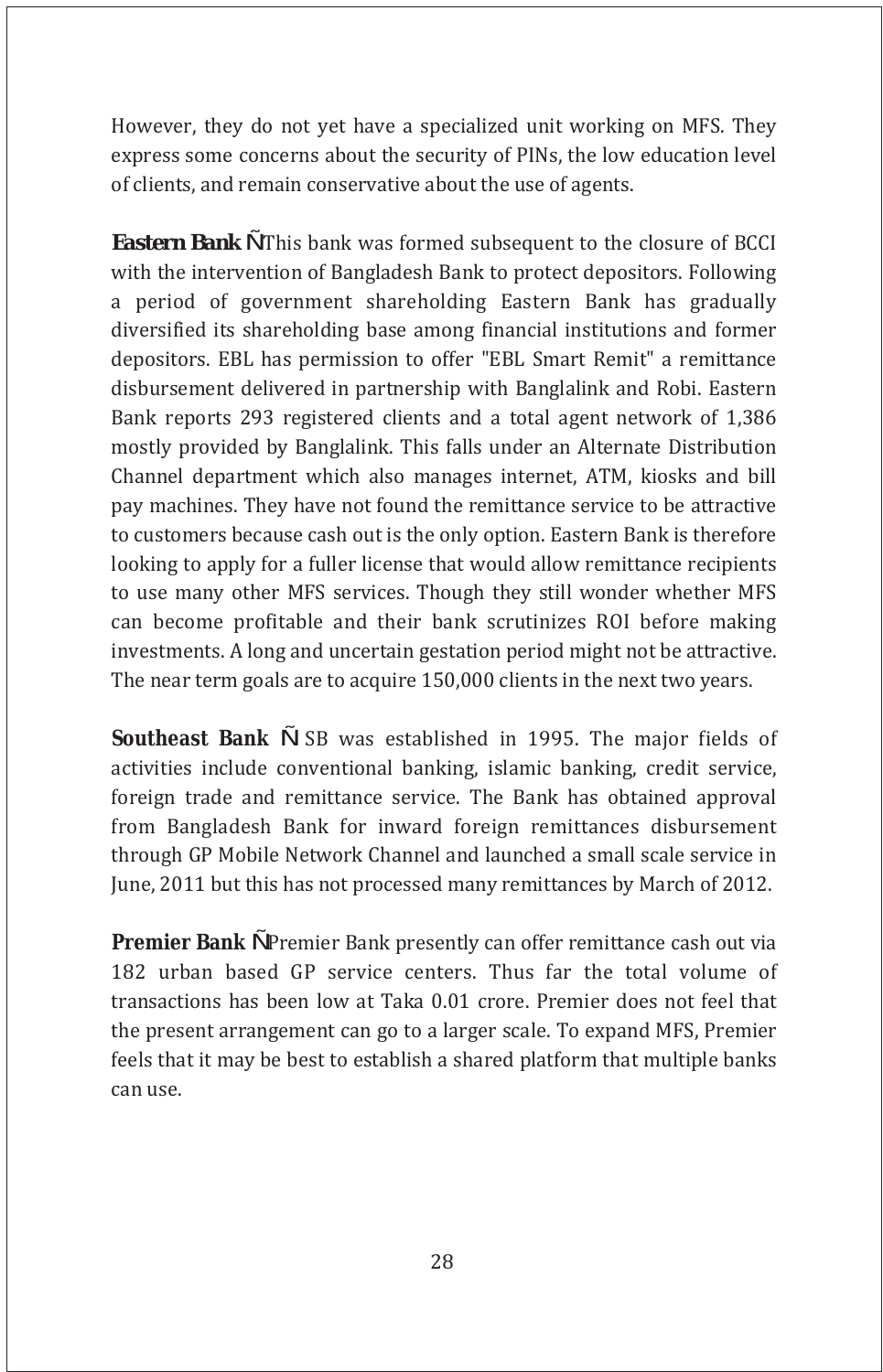#### **Annex 3: Four Large MNOs**

**Airtel** Ñ Airtel is the largest MNO in India with roughly 29% market share and entered Bangladesh through an acquisition of Warid. Airtel has entered with the aim of being one of the two largest players in Bangladesh; though it started from a smaller base and today has 6.4 million connections. To expand Airtel will first invest in expanding its tower network for full national coverage and then following that to increase its subscriber base towards multi-fold expansion.

Airtel is a global company with 3 operations in Asia and 17 in Africa. And among these it has MFS already in twelve of its operations. Globally it is launching MFS under the brand name of Airtel Money; though what it offers under that brand may be quite different in different countries. For example the Airtel Money being advertised in India is a prepaid wallet which is not redeemable in cash from agents and therefore is not comparable with a mobile account in Bangladesh. Separate from Airtel Money, Airtel also has a new service in India offered in partnership with Axis Bank which serves as the account issuer.

In Bangladesh Airtel has a commercial agreement with DBBL. Airtel's preference is to continue to market the Airtel Money brand as a generic brand even if the underlying service in Bangladesh is different from what is offered under the same brand in India. Airtel expects to enter into commercial agreements with more banks. Airtel believes that a wide range of services will be possible with MFS in Bangladesh but that the two with the most potential are domestic remittances (P2P) and merchant payments.

*Banglalink* Ñ Under its marketing division, Banglalink has established an mCommerce group. Originally owned by Orascom of Egypt, Banglalink was recently sold to Vimpelcom a telecom conglomerate out of Russia. GloballyVimpelcom services 18 different markets in Russia, Central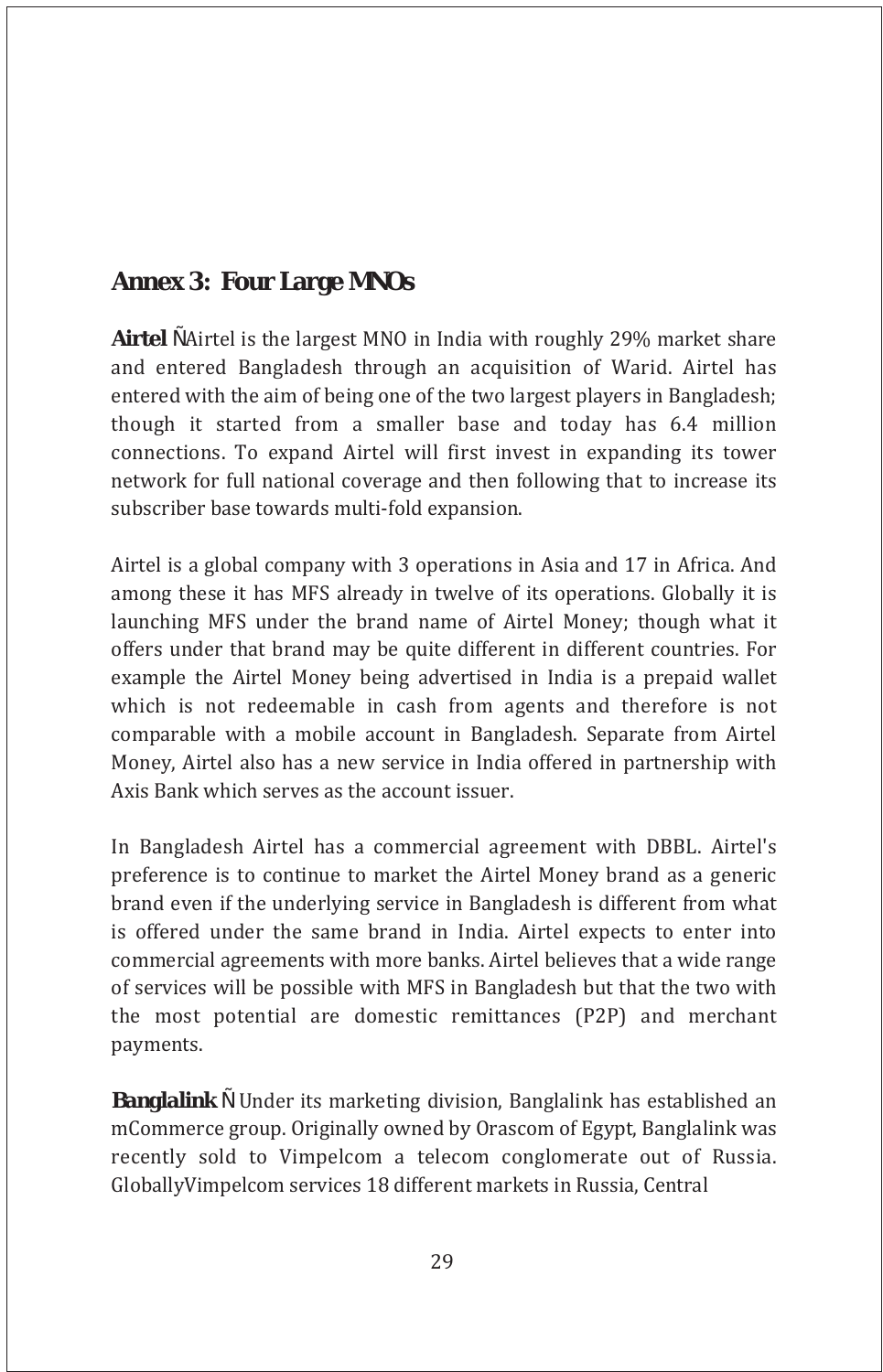Europe, East Asia and South Asia. Vimpelcom has prioritized efficiency, data and financial services as three priorities. And in three markets Vimpelcom affiliates already offer MFS.

Banglalink signed on early with Dhaka and Eastern Banks for international remittances. In 2011 it entered an agreement with DBBL and has just recently signed with BRAC Bank/bKash (post March 2012). It is in ongoing discussions with other banks about commercial partnerships. Having experienced the international remittances business for some time, they feel there are limits to this since recipients can only cash out. There is an essential need to add P2P and merchant pay for there to be a stronger appeal to users.

Banglalink feels that MNOs bring a lot to the MFS business including an existing and well known brand and a large distribution network. They also feel that many banks and regulators do not fully appreciate the cost and reputational risk of opening up a USSD channel for large volume of transations or that this might cannibalize bandwidth otherwise used for the voice or data. Like other MNOs, Banglalink feels finding an understanding bank and building a trusting partnership are essential for the MFS business.

In addition to partnerships with banks, Banglalink also partners with Bangladesh Post to help provide the Postal Cash card and a mobile voucher payment service. These postal financial services leverage the post office's branch infrastructure while using Banglalink's mobile network to help facilitate transactions.

*GrameenPhone* NGP was the first primarily foreign owned MNO to enter Bangladesh and the first to deliver a mass market voice and data service beyond urban areas. It holds 42% of connections in Bangladesh making it the largest MNO. It is owned by Telenor (56%), an arm of the Norweigan government, Grameen Telecommunications (34%) and the public (10%). Internationally the Telenor Group is operational in eleven countries and offers MFS in six. Telenor has also established a financial services team in its global office - a testament to the growing importance of MFS.

Telenor's bank-based EasyPaisa service in Pakistan is among the global leaders. (Pakistan has allowed three MNOs including Telenor to purchase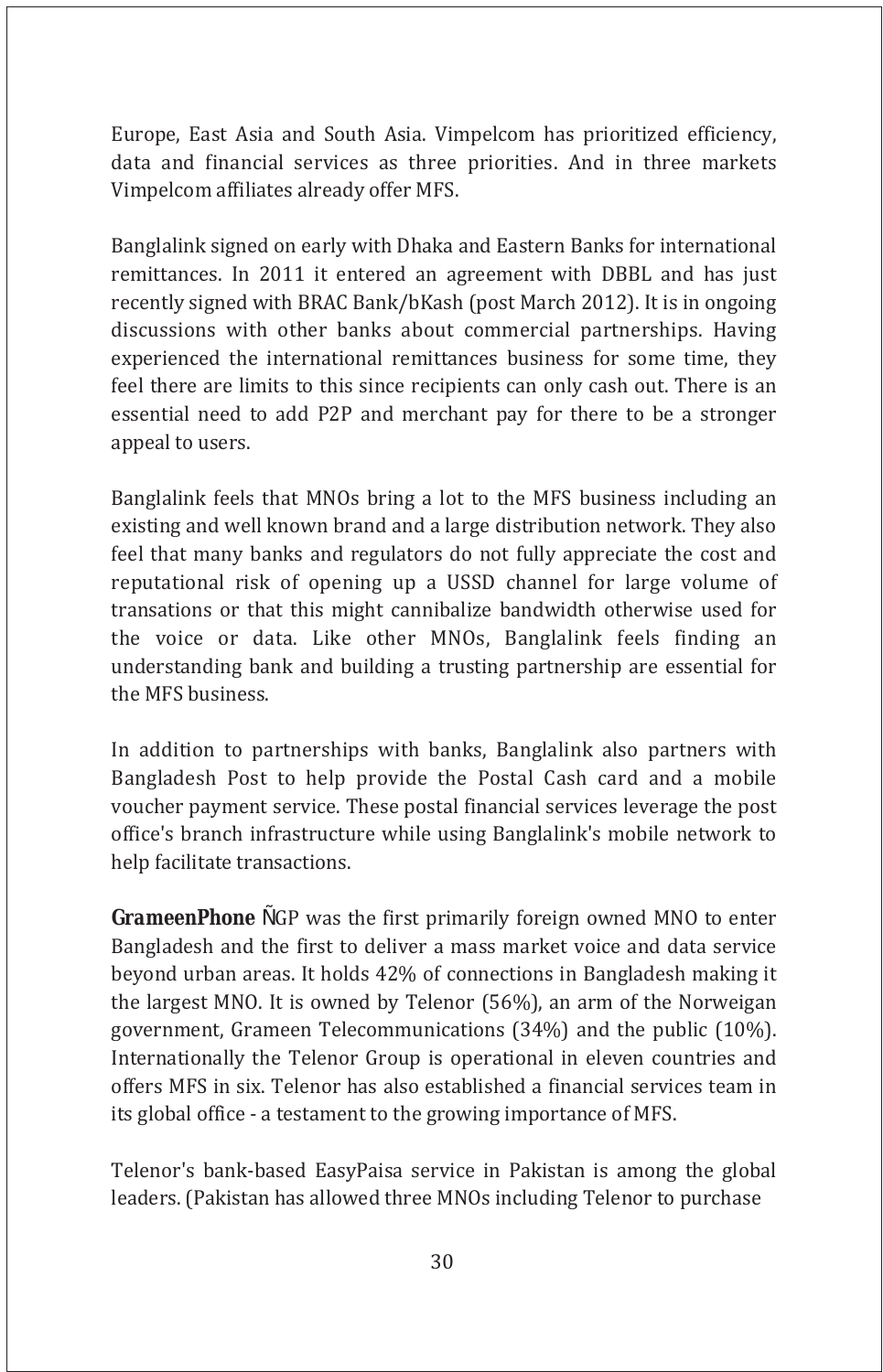majority stakes in Microfinance Banks to offer MFS). EasyPaisa processes an estimated \$200 million per month through an agent network of 18,000 figures that are likely to rise. In Bangladesh GP has had significant aspirations for its financial service business and is among the first to offer bill pay in 2006 and later ticketing for trains, sports and lottery. GP has agreements with BRAC Bank/bKash and DBBL.

GP together with its parent Telenor Group has a broad vision for MFS. They see a large market for small scale payments. The GP view is that relationships with banks are still in early stages of negotiation and that the present agreements have not leveraged the cost advantages MNOs bring from their agent networks or MNO skills managing large customer volumes. GP does not see short-term profits in MFS but rather a long-term game where returns would take five years or more. GP's view is that it could partner with banks to offer MFS to some 25m subscribers over the next five years (a majority of their existing customer base). Their expectation is that small P2P domestic remittances would be the main MFS service initially.

*Robi* Ñ Robi is the Bangladesh brand for the Axiata group out of Malaysia. Robi is the third largest provider with 20% market share. In Bangladesh under the marketing division Robi has established a separate MFS unit. Robi originally signed on with Eastern Bank for remittances, but have recently entered into an agreement with BRAC Bank/bKash and remains open to negotiating with other banks.

Globally the Axiata group has controlling interest in MNOs in five markets and strategic interests in two other markets. It offers MFS in three markets. Robi estimates that they have 150,000 airtime dealers in Bangladesh and of these one-quarter are suitable to be agents. The key Robi believes is attracting these agents into the business with attractive fees.

Robi sees potential in Bangladesh for both domestic P2P remittance and to use MFS for airtime top-up. Potentially, they could offer MFS to 5 million subscribers. Robi is however concerned with the present revenues into MFS are not sufficient to incentivize agents or MNOs. Robi expresses caution about making more substantial investments in MFS unless there is a clear pathway for them to share a larger portion of bank partners' revenue.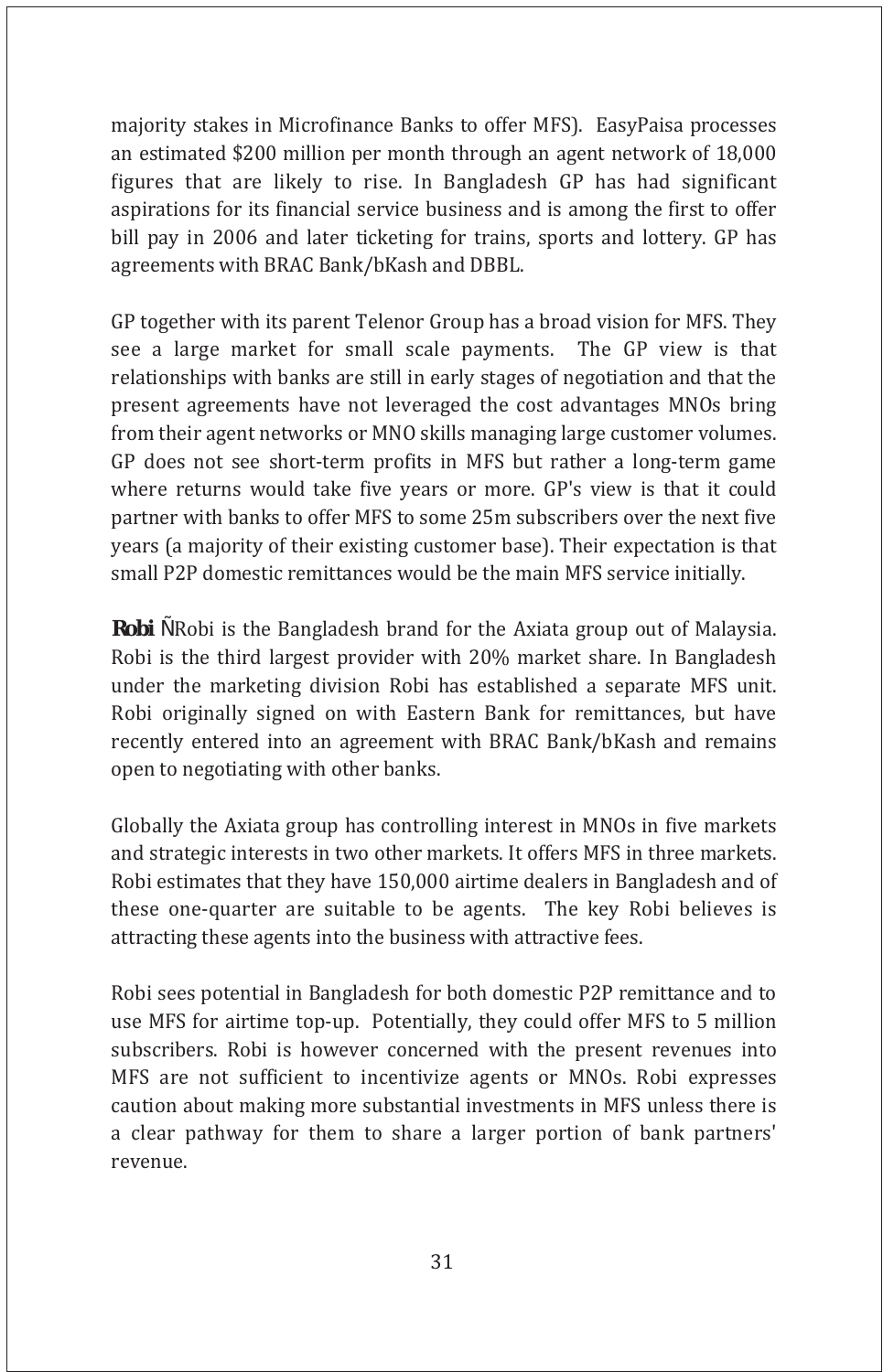|  |  |  |  | <b>Annex: Banks and MNOs Contacted</b> |
|--|--|--|--|----------------------------------------|
|--|--|--|--|----------------------------------------|

| <b>Organization</b> | <b>Name</b>              | <b>Designation</b>                       | <b>Mobile</b>  | <b>Email</b>                       |
|---------------------|--------------------------|------------------------------------------|----------------|------------------------------------|
| <b>AB</b> Bank      | Nazmur Rahim             | SVP and Head of Cards                    | +8801199883578 | nrahim@abbank.com.bd               |
| <b>AB</b> Bank      | Reazul Islam*            | EVP and Head of IT                       |                | reaz@abbank.com.bd                 |
| Airtel              | Rubaba Dowla*            | Chief Service Officer                    | +8801610000000 | Rubaba.dowla@bd.airtel.com         |
| Banglalink          | Prabir De                | M Commerce Manager,<br>Marketing         | +8801916100389 | pde@banglalinkgsm.com              |
| Banglalink          | Solaiman Alam*           | Head of PR and<br>Communication          | +8801911310417 | soalam@banglalinkgsm.com           |
| Banglalink          | Quazi Sharequz Zaman     | M Commerce<br><b>Executive Marketing</b> | +8801926662739 | gszaman@banglalinkgsm.com          |
| <b>Bank Asia</b>    | Quazi Mortuza Ali*       | Head ADC                                 | +8801755597389 | qmortuza@bankasia.com.bd           |
| <b>BRAC</b>         | Shameran Abed*           |                                          | +8801729071548 | shameran.a@brac.net                |
| <b>BRAC Bank</b>    | Nawed Iqbal              | CT <sub>0</sub>                          | +8801713187690 | Nawed.iqbal@bracbank.com           |
| <b>BRAC Bank</b>    | Md. Mamdudur Rashid      | <b>DMD</b>                               |                | Mamdudur.rashid@bracbank.com       |
| bKash               | Kamal Quadir*            | CE <sub>0</sub>                          | +8801713049386 | kamal@bkash.com                    |
| bKash               | Azmal Huda               |                                          | +8801711505450 | azmal@bkash.com                    |
| Robi                | Barna*                   | VP                                       | +8801819210925 | Barna.ahmad@robi.com.bd            |
| Dhaka Bank          | Niaz Habib*              | Addl. MD                                 | +8801711521340 | Niaz.habib@dhakabank.com.bd        |
| Dhaka Bank          | Azad Shamsi              | EVP                                      |                | Azad.shamsi@dhakabank.com.bd       |
| Dhaka Bank          | Sved Faisal Omar         | VP                                       |                | Faisal.omar@dhakabank.com.bd       |
| Dhaka Bank          | Khairuddin Ahmed         | <b>First Assistant VP</b>                |                | Khairuddin.ahmed@dhakabank.com.bd  |
| Dutch Bangla Bank   | AKM Shirin*              | DMD                                      | +8801711526885 | akmshirin@dbbl.com.bd              |
| Dutch Bangla Bank   | Mir Mominul Huq          | VP & Head Of Mobile<br><b>Banking</b>    |                | hug.mir@dbdl.com.bd                |
| Eastern Bank        | Zahidul Haque*           | Head of ADC                              | +8801713044246 |                                    |
| Eastern Bank        | Omar Khandaker           | <b>IT Consultant</b>                     | +8801714111637 | omarf@ebl-bd.com                   |
| Eastern Bank        | S.M.A. Chowdhury         | SEVP, Head of<br>Operations              |                | chowdhurysma@ebl-bd.com            |
| <b>GrameenPhone</b> | Delwar Azad*             | Head Financial<br>Services               | +8801711500361 | azad.dh@grameenphone.c             |
| Mercantile Bank     | Farhad Malik*            | VP & Head of Mobile<br>Banking           | +8801713145291 | Farhad@mblbd.com                   |
| Mercantile Bank     | Md. Rabbani              | Senior Executive<br>Officer              | +8801712058780 | rabbani@mblbd.com                  |
| Mercantile Bank     | Rumana Tulee             | Senior Executive<br>Officer              | +8801713364053 | ratulee@mblbd.com                  |
| Premier Bank        | Abu Haniff Khan          | Addl. MD                                 | +8801713484810 | ahkhan@premierbankltd.com          |
| Premier Bank        | <b>AKM</b> Shamsuddin    | DMD                                      | +8801711595716 | shamsuddin@premierbankltd.com      |
| Premier Bank        | Shafiuddin Ahmed         | <b>EVP</b>                               | +8801713002047 | shafiuddin@premierbankltd.com      |
| Premier Bank        | Md Mizanur Rahman*       | FVP & Head of IT                         | +8801711595387 | mizan@premierbankltd.com           |
| Premier Bank        | Majedur Rahman           | MD                                       | +8801730002787 | majed@premierbankltd.com           |
| Southeast Bank      | Md A H Bhuian*           |                                          | +8801711650097 | Amir.hossain@southeastbank.com.bd  |
| Southeast Bank      | <b>AKM Monirul Islam</b> |                                          | +8801711590477 | Monir@southeastbank.com.bd         |
| <b>Trust Bank</b>   | SM Akram Sayeed*         | SVP                                      | +8801730342483 | sayeed@trustbanklimited.com        |
| <b>Trust Bank</b>   | M Moinus Samad Khan      | AVP                                      | +8801713145484 | moin@trustbanklimited.com          |
| <b>Trust Bank</b>   | Ashfaqul Haq Tanim       | Senior Principal<br>Officer              | +8801730320271 | ashraqultanim@trustbanklimited.com |
| <b>Trust Bank</b>   | Md Tasdiguzzoha          | Principal Officer                        | +8801713145485 | zoha@trustbanklimited.com          |

 $^\ast$  Key contact point